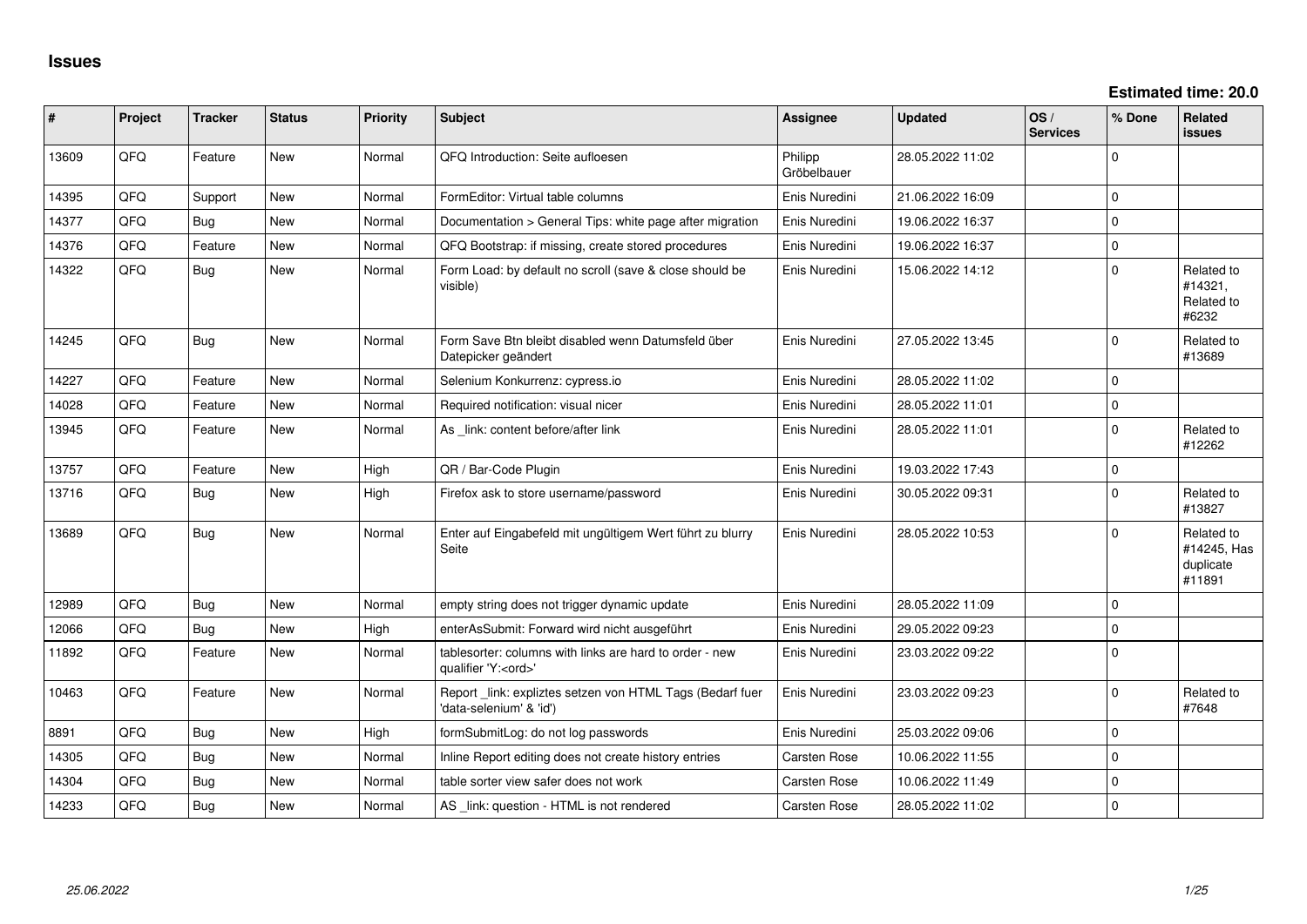| #     | Project | <b>Tracker</b> | <b>Status</b> | <b>Priority</b> | <b>Subject</b>                                                                           | <b>Assignee</b>     | <b>Updated</b>   | OS/<br><b>Services</b> | % Done   | Related<br><b>issues</b>                                               |
|-------|---------|----------------|---------------|-----------------|------------------------------------------------------------------------------------------|---------------------|------------------|------------------------|----------|------------------------------------------------------------------------|
| 14187 | QFQ     | Feature        | <b>New</b>    | High            | qfq.log: show current URL                                                                | Carsten Rose        | 28.05.2022 11:02 |                        | $\Omega$ | Related to<br>#13933,<br>Related to<br>#12532,<br>Related to<br>#11893 |
| 14091 | QFQ     | Bug            | <b>New</b>    | Normal          | inconsistent template path for twig                                                      | Carsten Rose        | 19.04.2022 18:36 |                        | $\Omega$ |                                                                        |
| 14090 | QFQ     | Feature        | <b>New</b>    | Normal          | Nützliche _script funktionen                                                             | <b>Carsten Rose</b> | 28.05.2022 11:03 |                        | $\Omega$ |                                                                        |
| 14077 | QFQ     | Bug            | New           | Normal          | As link: Attribute 'class' missing by r:1 and r:3 - but should<br>set                    | Carsten Rose        | 28.05.2022 11:02 |                        | $\Omega$ | Related to<br>#5342,<br>Related to<br>#4343                            |
| 13843 | QFQ     | Feature        | <b>New</b>    | Normal          | Create JWT via QFQ                                                                       | Carsten Rose        | 19.03.2022 17:42 |                        | $\Omega$ |                                                                        |
| 13841 | QFQ     | Feature        | <b>New</b>    | Normal          | Create PDF via iText - evaluate                                                          | <b>Carsten Rose</b> | 19.03.2022 17:42 |                        | $\Omega$ |                                                                        |
| 13706 | QFQ     | <b>Bug</b>     | New           | Normal          | Wrong CheckType in FieldElement LastStatus of Form Cron                                  | <b>Carsten Rose</b> | 21.01.2022 18:20 |                        | $\Omega$ |                                                                        |
| 13700 | QFQ     | Feature        | New           | Normal          | Redesign qfq.io Seite                                                                    | Carsten Rose        | 19.03.2022 17:43 |                        | $\Omega$ |                                                                        |
| 13659 | QFQ     | <b>Bug</b>     | <b>New</b>    | Normal          | wrong sanitize class applied to R-store                                                  | <b>Carsten Rose</b> | 15.01.2022 14:23 |                        | $\Omega$ |                                                                        |
| 13592 | QFQ     | <b>Bug</b>     | New           | Normal          | QFQ Build Queue: das vergeben von Tags klappt nicht. Es<br>werden keine Releases gebaut. | <b>Carsten Rose</b> | 19.03.2022 17:45 |                        | $\Omega$ |                                                                        |
| 13467 | QFQ     | Feature        | New           | Normal          | ChangeLog Generator                                                                      | Carsten Rose        | 19.03.2022 17:46 |                        | $\Omega$ | Related to<br>#11460                                                   |
| 13460 | QFQ     | Bug            | New           | Normal          | Doc: Password set/reset  password should not processed<br>with 'html encode'             | Carsten Rose        | 19.03.2022 17:46 |                        | $\Omega$ |                                                                        |
| 13451 | QFQ     | <b>Bug</b>     | <b>New</b>    | Normal          | Character Counter / Max Character: Problem in Safari                                     | Carsten Rose        | 15.04.2022 17:18 |                        | 0        |                                                                        |
| 13354 | QFQ     | Feature        | <b>New</b>    | Normal          | Using Websocket in QFQ                                                                   | Carsten Rose        | 10.11.2021 15:47 |                        | $\Omega$ |                                                                        |
| 13332 | QFQ     | <b>Bug</b>     | <b>New</b>    | Normal          | Multi Form: Required Felder werden visuell nicht markiert.                               | Carsten Rose        | 19.03.2022 17:47 |                        | $\Omega$ |                                                                        |
| 13331 | QFQ     | <b>Bug</b>     | <b>New</b>    | Normal          | Multi Form: Clear Icon misplaced                                                         | Carsten Rose        | 19.03.2022 17:47 |                        | $\Omega$ |                                                                        |
| 12974 | QFQ     | <b>Bug</b>     | New           | High            | Sanitize Queries in Action-Elements                                                      | Carsten Rose        | 07.12.2021 17:19 |                        | $\Omega$ |                                                                        |
| 12716 | QFQ     | <b>Bug</b>     | <b>New</b>    | Normal          | template group: Pattern only applied to first instance                                   | <b>Carsten Rose</b> | 19.03.2022 17:47 |                        | $\Omega$ |                                                                        |
| 12714 | QFQ     | <b>Bug</b>     | <b>New</b>    | Normal          | Conversion of GIF to PDF broken when GIF contains Alpha.                                 | Carsten Rose        | 19.03.2022 17:49 |                        | $\Omega$ |                                                                        |
| 12702 | QFQ     | <b>Bug</b>     | <b>New</b>    | High            | templateGroup: broken in multiDb Setup                                                   | Carsten Rose        | 14.12.2021 16:02 |                        | $\Omega$ |                                                                        |
| 12679 | QFQ     | Feature        | New           | Normal          | tablesorter: custom column width                                                         | Carsten Rose        | 16.06.2021 11:10 |                        | $\Omega$ |                                                                        |
| 12670 | QFQ     | <b>Bug</b>     | <b>New</b>    | High            | Dropdown-Menu classes können nicht mehr angegeben<br>werden                              | Carsten Rose        | 07.12.2021 17:19 |                        | $\Omega$ |                                                                        |
| 12664 | QFQ     | Feature        | New           | Normal          | TinyMCE: report/remove malicous HTML/JS Code                                             | Carsten Rose        | 19.03.2022 17:47 |                        | $\Omega$ | Related to<br>#14320                                                   |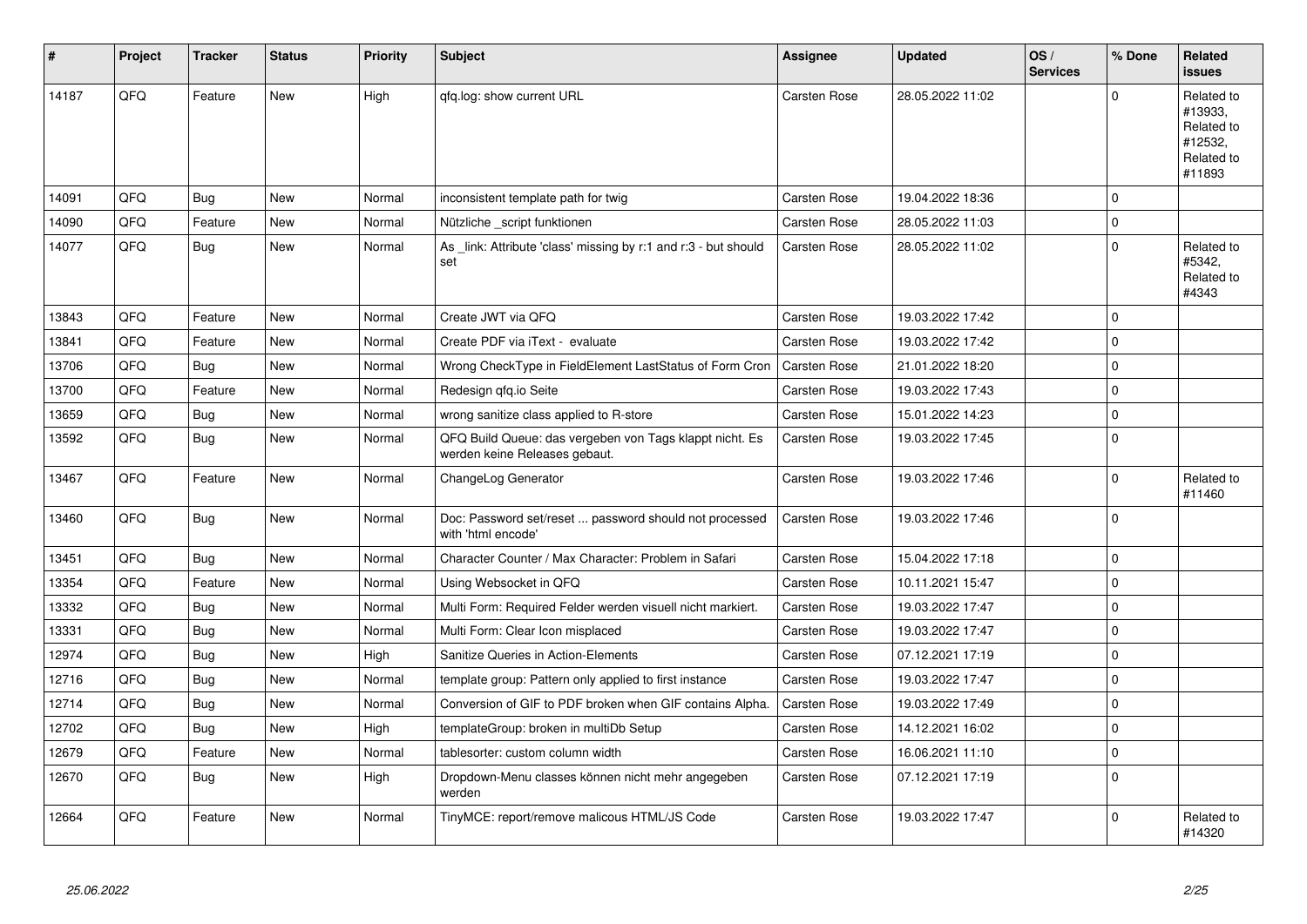| $\sharp$ | Project | <b>Tracker</b> | <b>Status</b> | <b>Priority</b> | <b>Subject</b>                                                                                                                                      | Assignee            | <b>Updated</b>   | OS/<br><b>Services</b> | % Done      | Related<br><b>issues</b>                      |
|----------|---------|----------------|---------------|-----------------|-----------------------------------------------------------------------------------------------------------------------------------------------------|---------------------|------------------|------------------------|-------------|-----------------------------------------------|
| 12632    | QFQ     | Feature        | <b>New</b>    | Normal          | TinyMCE: Prepare CSS classes for images                                                                                                             | Carsten Rose        | 04.06.2021 14:35 |                        | 100         | Blocked by<br>#12186                          |
| 12603    | QFQ     | Feature        | New           | Normal          | Dropdown (Select), Radio, checkbox:<br>itemListAlways={{!SELECT key, value}}                                                                        | Carsten Rose        | 19.03.2022 17:47 |                        | $\mathbf 0$ |                                               |
| 12581    | QFQ     | <b>Bug</b>     | New           | Normal          | Form.forward=close: Record 'new' in new browser tab ><br>save (& close) >> Form is not reloaded with new created<br>record id and stays in mode=new | Carsten Rose        | 19.03.2022 17:48 |                        | $\mathbf 0$ |                                               |
| 12545    | QFQ     | <b>Bug</b>     | <b>New</b>    | Urgent          | sql.log not created / updated                                                                                                                       | Carsten Rose        | 14.12.2021 16:02 |                        | $\mathbf 0$ |                                               |
| 12544    | QFQ     | Feature        | New           | High            | a) ' AS _link' new also as ' AS _format', b) sortierung via<br>'display: none;', c) '_format' benoeitgt nicht zwingend<br>u/U/p/m/z/d               | <b>Carsten Rose</b> | 14.12.2021 16:03 |                        | $\Omega$    |                                               |
| 12532    | QFQ     | Feature        | New           | High            | SIP-Parameter bei Seitenaufruf in Browser-Console<br>anzeigen                                                                                       | Carsten Rose        | 07.12.2021 17:19 |                        | $\mathbf 0$ | Related to<br>#11893,<br>Related to<br>#14187 |
| 12520    | QFQ     | <b>Bug</b>     | New           | Normal          | Switch FE User: still active even FE User session expired                                                                                           | Carsten Rose        | 19.03.2022 17:48 |                        | $\mathbf 0$ |                                               |
| 12513    | QFQ     | <b>Bug</b>     | New           | High            | Implement server side check of maxlength                                                                                                            | Carsten Rose        | 07.12.2021 17:19 |                        | $\mathbf 0$ |                                               |
| 12512    | QFQ     | <b>Bug</b>     | New           | Normal          | Some MySQL Installation can't use 'stored procedures'                                                                                               | Carsten Rose        | 19.03.2022 17:48 |                        | $\mathbf 0$ |                                               |
| 12480    | QFQ     | Feature        | New           | Normal          | If QFQ upgrade is running, block further request                                                                                                    | Carsten Rose        | 03.05.2021 20:45 |                        | $\mathbf 0$ |                                               |
| 12477    | QFQ     | Feature        | New           | Normal          | Support for refactoring: Form, FormElement, diverse<br>Tabellen/Spalten, tt-content Records                                                         | Carsten Rose        | 03.05.2021 20:45 |                        | $\Omega$    |                                               |
| 12474    | QFQ     | Feature        | New           | Normal          | Check BaseConfigURL if it is given and the the last char is '/'                                                                                     | Carsten Rose        | 03.05.2021 20:45 |                        | $\mathbf 0$ |                                               |
| 12468    | QFQ     | Bug            | <b>New</b>    | Urgent          | Form: update Form.title after save                                                                                                                  | Carsten Rose        | 03.05.2021 21:12 |                        | $\mathbf 0$ |                                               |
| 12465    | QFQ     | Feature        | New           | Normal          | QFQ Function: use in FE to fill StoreRecord                                                                                                         | Carsten Rose        | 05.05.2021 21:58 |                        | $\pmb{0}$   |                                               |
| 12413    | QFQ     | Feature        | New           | Normal          | STORE_TYPO3: enhance for {{be_users.email:T}},<br>{{fe_users.email:T}}                                                                              | Carsten Rose        | 03.05.2021 20:45 |                        | $\mathbf 0$ | Related to<br>#12412,<br>Related to<br>#10012 |
| 12412    | QFQ     | Feature        | New           | Normal          | Action/Escape qualifier 'e' (empty), '0': if given, an empty<br>string (or '0') will be treated as 'not found'                                      | Carsten Rose        | 08.05.2021 09:40 |                        | $\mathbf 0$ | Related to<br>#12413,<br>Related to<br>#10012 |
| 12400    | QFQ     | Feature        | New           | Normal          | Tutorial ist in QFQ Doku, Wird in der Suche gefunden, es<br>gibt aber kein Menupunkt - Inhalt ueberpruefen                                          | <b>Carsten Rose</b> | 03.05.2021 20:45 |                        | $\Omega$    |                                               |
| 12330    | QFQ     | Feature        | New           | Normal          | Copy to input field / text area / TinyMCE                                                                                                           | Carsten Rose        | 07.04.2021 09:01 |                        | $\pmb{0}$   |                                               |
| 12327    | QFQ     | <b>Bug</b>     | New           | Normal          | Copy to clipboard: Glyphicon can not be changed                                                                                                     | Carsten Rose        | 27.12.2021 17:59 |                        | $\pmb{0}$   |                                               |
| 12269    | QFQ     | Feature        | New           | Normal          | 2FA - Login                                                                                                                                         | Carsten Rose        | 03.05.2021 20:45 |                        | $\pmb{0}$   |                                               |
| 12187    | QFQ     | <b>Bug</b>     | New           | Normal          | Trigger FormAsFile() via Report: probably problem with multi<br>DB setup                                                                            | Carsten Rose        | 20.03.2021 21:20 |                        | 0           |                                               |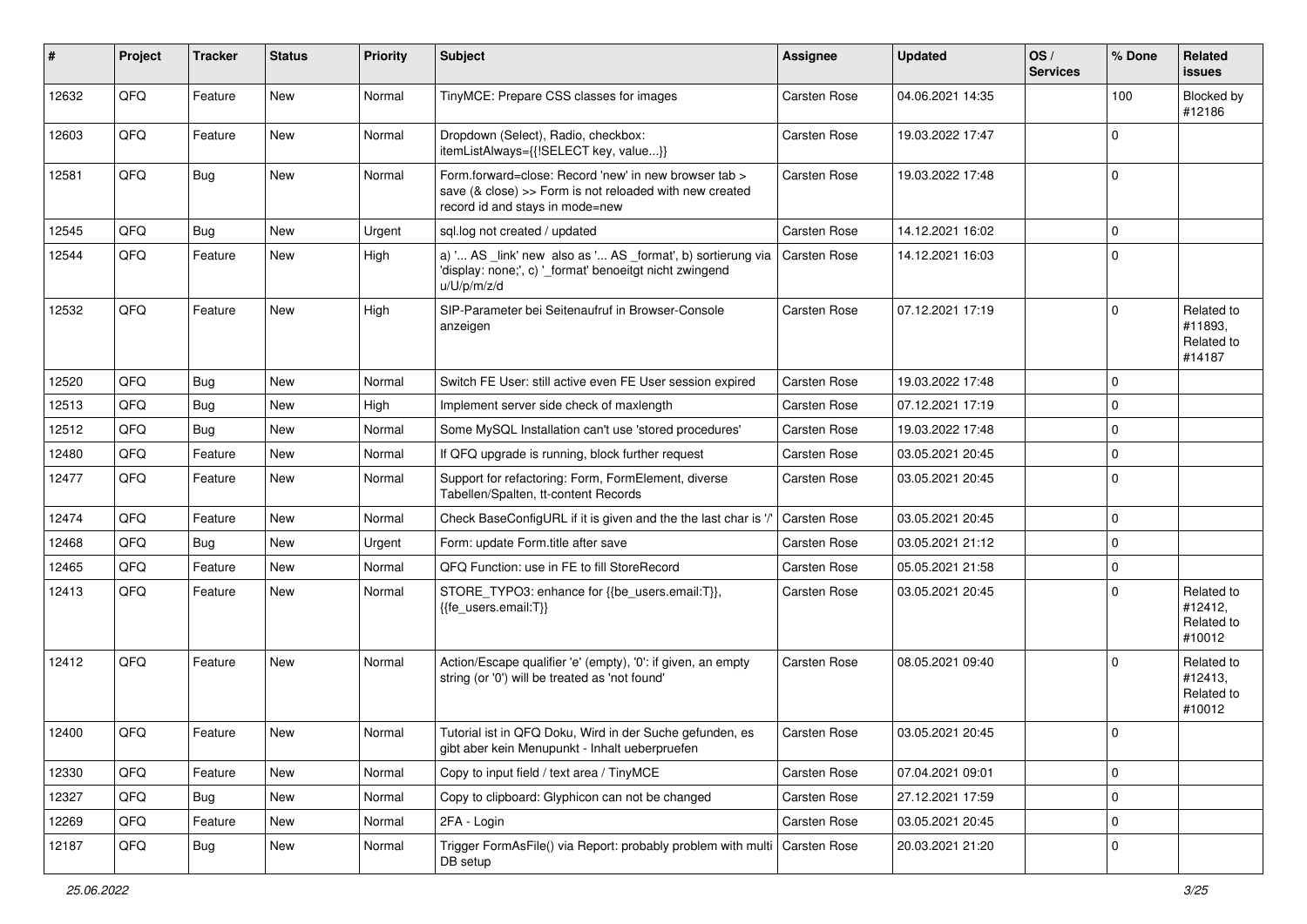| #     | Project | <b>Tracker</b> | <b>Status</b> | <b>Priority</b> | <b>Subject</b>                                                                                                      | Assignee                                               | <b>Updated</b>      | OS/<br><b>Services</b> | % Done      | Related<br>issues                             |                      |
|-------|---------|----------------|---------------|-----------------|---------------------------------------------------------------------------------------------------------------------|--------------------------------------------------------|---------------------|------------------------|-------------|-----------------------------------------------|----------------------|
| 12186 | QFQ     | Feature        | New           | High            | TinyMCE Config für Objekte                                                                                          | <b>Carsten Rose</b>                                    | 07.12.2021 17:19    |                        | $\Omega$    | <b>Blocks</b><br>#12632                       |                      |
| 12163 | QFQ     | Feature        | New           | Normal          | Checkbox: table wrap                                                                                                | Carsten Rose                                           | 03.05.2021 20:51    |                        | $\Omega$    |                                               |                      |
| 12162 | QFQ     | Feature        | New           | Normal          | FE.type=sendmail: personalized mailing (several mails) via<br>template                                              | Carsten Rose                                           | 03.05.2021 20:45    |                        | $\Omega$    |                                               |                      |
| 12146 | QFQ     | Feature        | New           | Normal          | Autocron Job: Anzeigen wann der naechste Job ausgefuehrt   Carsten Rose<br>wird, resp das er nicht ausgefuehrt wird |                                                        | 15.03.2021 15:23    |                        | $\Omega$    |                                               |                      |
| 12133 | QFQ     | Bug            | New           | Normal          | NPM, phpSpreadSheet aktualisieren                                                                                   | Carsten Rose                                           | 15.03.2021 09:04    |                        | $\Omega$    |                                               |                      |
| 12119 | QFQ     | Feature        | <b>New</b>    | Normal          | AS paged: error message missing if there ist no 'r' argument.                                                       | Carsten Rose                                           | 03.05.2021 20:51    |                        | $\Omega$    |                                               |                      |
| 12109 | QFQ     | Feature        | New           | Normal          | Donwload Link: Plain, SIP, Persistent Link, Peristent SIP -<br>new notation                                         | Carsten Rose                                           | 03.05.2021 20:45    |                        | $\Omega$    | Related to<br>#12085                          |                      |
| 12045 | QFQ     | <b>Bug</b>     | New           | Normal          | templateGroup afterSave FE: Aufruf ohne<br>sglHonorFormElements funktioniert nicht                                  | Carsten Rose                                           | 18.02.2021 16:33    |                        | $\Omega$    |                                               |                      |
| 12040 | QFQ     | Bug            | New           | Normal          | FE Mode 'hidden' für zwei FEs auf einer Zeile                                                                       | Carsten Rose                                           | 18.02.2021 10:13    |                        | $\Omega$    |                                               |                      |
| 12024 | QFQ     | Feature        | New           | Normal          | Excel Export: text columns by default decode<br>htmlspeciachar()                                                    | Carsten Rose                                           | 17.02.2021 23:55    |                        | $\Omega$    | Related to<br>#12022                          |                      |
| 12023 | QFQ     | Feature        | New           | Normal          | MySQL Stored Precdure: QDECODESPECIALCHAR()                                                                         | Carsten Rose                                           | 16.02.2021 11:16    |                        | $\Omega$    | Related to<br>#12022                          |                      |
| 11955 | QFQ     | Feature        | New           | Normal          | subrecord: new title option to set <th> attributes - e.g. to<br/>customize tablesorter options.</th>                | attributes - e.g. to<br>customize tablesorter options. | <b>Carsten Rose</b> | 03.05.2021 20:47       |             | $\Omega$                                      | Related to<br>#11775 |
| 11893 | QFQ     | Feature        | New           | High            | Broken SIP: a) only report one time, b) only report in main<br>column                                               | <b>Carsten Rose</b>                                    | 12.05.2021 12:13    |                        | $\Omega$    | Related to<br>#12532,<br>Related to<br>#14187 |                      |
| 11775 | QFQ     | Feature        | New           | Normal          | Subrecord Tooltip pro Feld                                                                                          | <b>Carsten Rose</b>                                    | 18.12.2020 15:22    |                        | $\Omega$    | Related to<br>#11955                          |                      |
| 11752 | QFQ     | <b>Bug</b>     | New           | Normal          | checkbox renders multiple input elements with same name                                                             | Carsten Rose                                           | 17.12.2020 14:58    |                        | $\Omega$    | Related to<br>#11750                          |                      |
| 11747 | QFQ     | Feature        | New           | Normal          | Maintenance Page with Redirect                                                                                      | Carsten Rose                                           | 03.05.2021 20:47    |                        | $\Omega$    | Related to<br>#11741                          |                      |
| 11702 | QFQ     | Feature        | New           | Normal          | HTML Special Char makes no sense for 'allbut' if '&' is<br>forbidden                                                | Carsten Rose                                           | 07.12.2021 16:35    |                        | $\Omega$    | Related to<br>#5112,<br>Related to<br>#14320  |                      |
| 11695 | QFQ     | <b>Bug</b>     | New           | Normal          | MultiForm required FE Error                                                                                         | Carsten Rose                                           | 04.12.2020 13:34    |                        | 0           |                                               |                      |
| 11668 | QFQ     | Bug            | New           | Normal          | Play function.sql - problem with mysql                                                                              | Carsten Rose                                           | 03.05.2021 20:48    |                        | $\mathbf 0$ |                                               |                      |
| 11667 | QFQ     | <b>Bug</b>     | New           | Normal          | MySQL mariadb-server-10.3: Incorrect datetime value                                                                 | Carsten Rose                                           | 03.05.2021 20:48    |                        | 0           |                                               |                      |
| 11523 | QFQ     | Feature        | New           | Normal          | Mit dynamic Update erkennen, ob Upload gemacht wurde                                                                | Carsten Rose                                           | 13.11.2020 15:07    |                        | 0           | Related to<br>#9533                           |                      |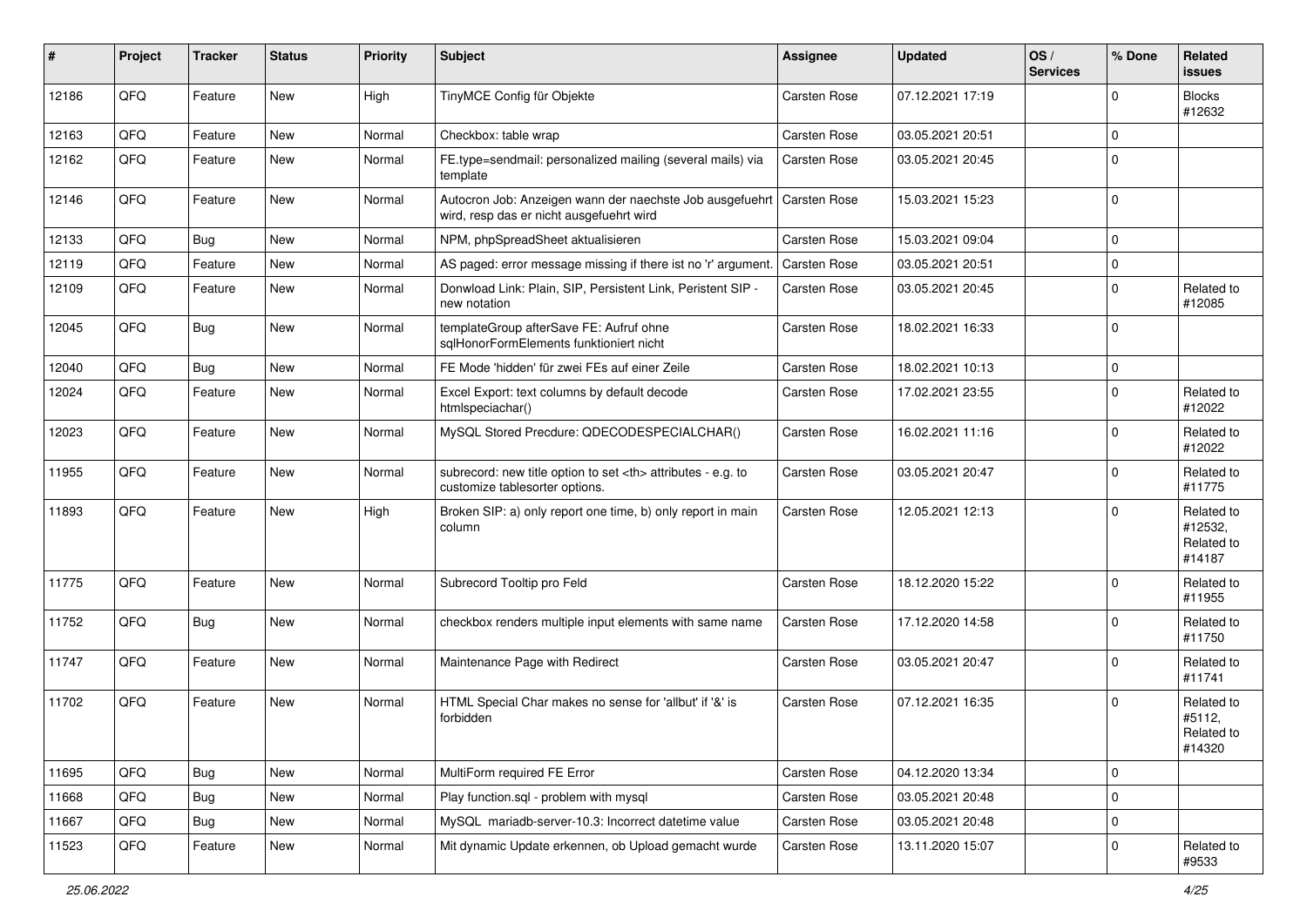| #     | Project | <b>Tracker</b> | <b>Status</b> | <b>Priority</b> | <b>Subject</b>                                                                      | <b>Assignee</b>     | <b>Updated</b>   | OS/<br><b>Services</b> | % Done      | Related<br><b>issues</b>                                             |
|-------|---------|----------------|---------------|-----------------|-------------------------------------------------------------------------------------|---------------------|------------------|------------------------|-------------|----------------------------------------------------------------------|
| 11516 | QFQ     | Feature        | New           | Normal          | Multi Page Form (Previous/Next Buttons)                                             | Carsten Rose        | 16.03.2021 17:52 |                        | $\mathbf 0$ |                                                                      |
| 11504 | QFQ     | Feature        | New           | Normal          | Dynamic Update: Button text update for 'Save',' Close' &<br>'Delete'                | Carsten Rose        | 12.11.2020 23:44 |                        | $\Omega$    |                                                                      |
| 11460 | QFQ     | Feature        | New           | Normal          | Easier creation of changelog: gitchangelog                                          | Carsten Rose        | 12.06.2021 10:20 |                        | $\mathbf 0$ | Related to<br>#13467                                                 |
| 11239 | QFQ     | Bug            | New           | Normal          | Radiobutton (plain): horizontales Rendern abhängig vom<br>Datentyp in der Datenbank | Carsten Rose        | 30.09.2020 18:37 |                        | $\mathbf 0$ |                                                                      |
| 11080 | QFQ     | Feature        | <b>New</b>    | Normal          | Send MQTT messages                                                                  | Carsten Rose        | 29.08.2020 19:49 |                        | $\mathbf 0$ |                                                                      |
| 10996 | QFQ     | Feature        | New           | Normal          | Download video via sip: no seek                                                     | Carsten Rose        | 12.08.2020 14:18 |                        | $\mathbf 0$ |                                                                      |
| 10979 | QFQ     | Feature        | New           | Normal          | Ajax Calls an API - dataReport                                                      | Carsten Rose        | 11.05.2022 12:15 |                        | $\mathbf 0$ |                                                                      |
| 10976 | QFQ     | Feature        | New           | Normal          | Excel Export Verbesserungen                                                         | <b>Carsten Rose</b> | 06.08.2020 10:56 |                        | $\Omega$    |                                                                      |
| 10937 | QFQ     | Bug            | New           | Normal          | Fehler mit abhängigen Select- Feldern beim Positionieren                            | <b>Carsten Rose</b> | 12.11.2020 23:45 |                        | $\mathbf 0$ |                                                                      |
| 10819 | QFQ     | Feature        | <b>New</b>    | Normal          | Persistent SIP - second try                                                         | Carsten Rose        | 29.06.2020 23:02 |                        | $\mathbf 0$ | Related to<br>#6261                                                  |
| 10714 | QFQ     | Feature        | <b>New</b>    | Normal          | multi Table Form                                                                    | Carsten Rose        | 16.03.2021 18:44 |                        | $\pmb{0}$   |                                                                      |
| 10704 | QFQ     | Bug            | New           | Normal          | wkhtml problem rendering fullCalendar.js / fabric.js >><br>successor: puppeteer     | <b>Carsten Rose</b> | 12.11.2020 23:45 |                        | $\Omega$    | Related to<br>#5024,<br>Related to<br>#4650,<br>Related to<br>#10715 |
| 10658 | QFQ     | <b>Bug</b>     | New           | Normal          | processReadOnly broken                                                              | Carsten Rose        | 27.05.2020 17:55 |                        | $\pmb{0}$   |                                                                      |
| 10640 | QFQ     | Bug            | New           | High            | TypeAhead Tag: FE editierbar trotz readOnly                                         | Carsten Rose        | 03.05.2021 21:12 |                        | $\mathbf 0$ |                                                                      |
| 10593 | QFQ     | Feature        | New           | Normal          | label2: text behind input element                                                   | Carsten Rose        | 16.05.2020 10:57 |                        | $\mathbf 0$ |                                                                      |
| 10588 | QFQ     | <b>Bug</b>     | New           | Normal          | typeahed Tag: Doku anpassen                                                         | Carsten Rose        | 12.11.2020 23:45 |                        | $\mathbf 0$ |                                                                      |
| 10508 | QFQ     | Bug            | <b>New</b>    | High            | Multi Form broken on Multi DB Instance                                              | Carsten Rose        | 03.05.2021 21:12 |                        | $\mathbf 0$ |                                                                      |
| 10506 | QFQ     | Bug            | <b>New</b>    | High            | Template Group broken on MultiDB instance                                           | Carsten Rose        | 03.05.2021 21:12 |                        | $\mathbf 0$ | Related to<br>#10505                                                 |
| 10322 | QFQ     | Bug            | New           | Normal          | FormElement / Radio: missing column 'enum' >> FE not<br>reported                    | <b>Carsten Rose</b> | 07.05.2020 09:37 |                        | $\mathbf 0$ |                                                                      |
| 10119 | QFQ     | Feature        | <b>New</b>    | Normal          | Dropdown (selectlist) & TypeAhead: format and catagorize<br>list                    | Carsten Rose        | 07.05.2020 09:36 |                        | $\mathbf 0$ |                                                                      |
| 10115 | QFQ     | Feature        | New           | Normal          | TypeAhead: static list                                                              | Carsten Rose        | 26.02.2020 16:42 |                        | 100         |                                                                      |
| 10082 | QFQ     | Bug            | New           | Normal          | FE.type=SELECT - 'sanatize' Class                                                   | <b>Carsten Rose</b> | 07.05.2020 09:36 |                        | $\mathbf 0$ | Related to<br>#10081                                                 |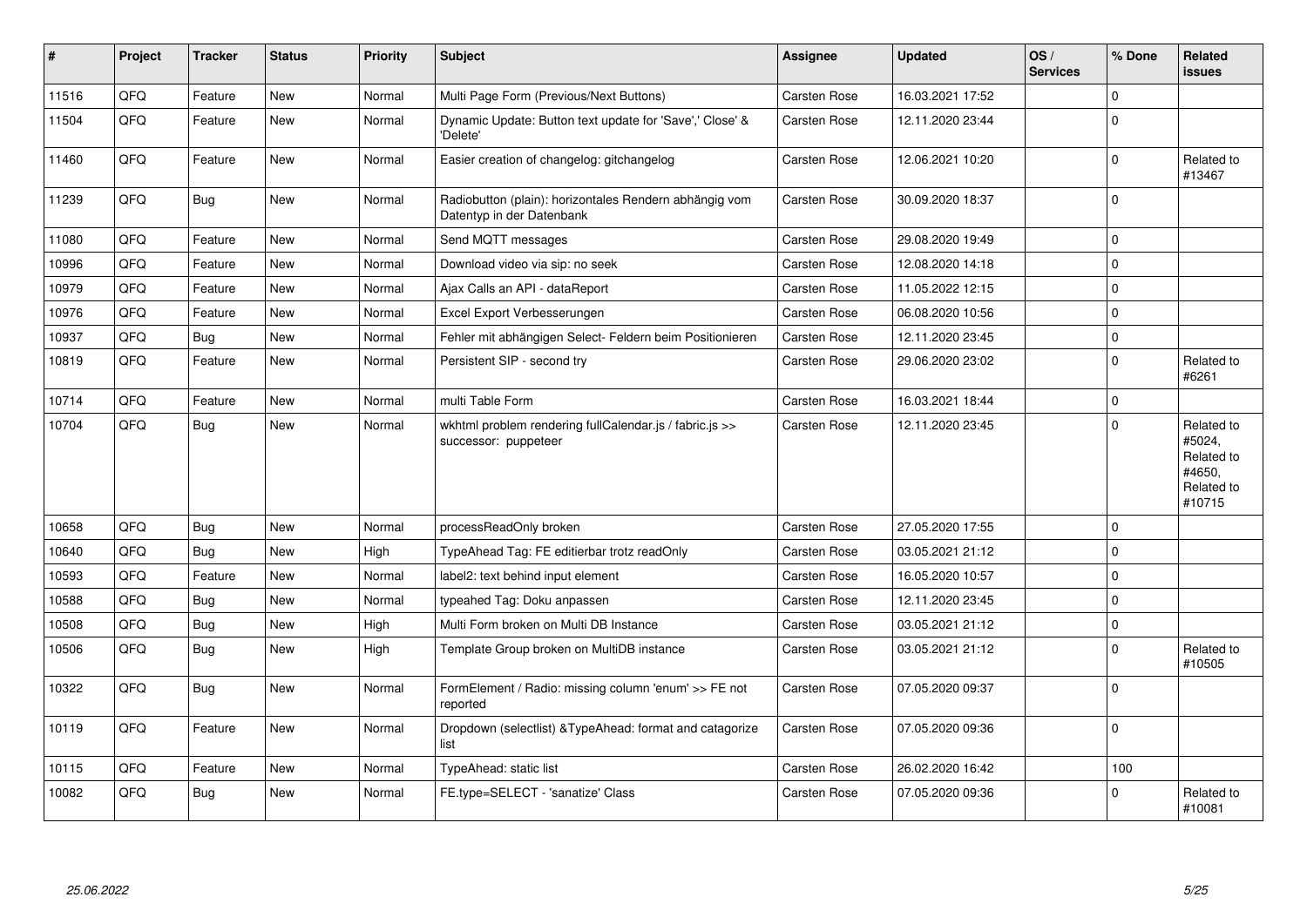| #     | Project | <b>Tracker</b> | <b>Status</b> | <b>Priority</b> | <b>Subject</b>                                                                                                                        | <b>Assignee</b>     | <b>Updated</b>   | OS/<br><b>Services</b> | % Done      | <b>Related</b><br>issues                                             |
|-------|---------|----------------|---------------|-----------------|---------------------------------------------------------------------------------------------------------------------------------------|---------------------|------------------|------------------------|-------------|----------------------------------------------------------------------|
| 10081 | QFQ     | <b>Bug</b>     | New           | High            | Stale record lock after 'forbidden' character                                                                                         | <b>Carsten Rose</b> | 03.05.2021 21:12 |                        | $\Omega$    | Related to<br>#10082.<br>Related to<br>#9789                         |
| 10080 | QFQ     | Feature        | New           | Normal          | Popup on 'save' / 'close': configure dialog (answer<br>yes/no/cancle/)                                                                | <b>Carsten Rose</b> | 28.03.2021 20:52 |                        | $\mathbf 0$ | Is duplicate<br>of #12262                                            |
| 10014 | QFQ     | Feature        | New           | Normal          | Manual.rst: describe behaviour and process order of<br>fillStoreVar, slaveId, sqlBefore,                                              | <b>Carsten Rose</b> | 01.02.2020 22:31 |                        | $\mathbf 0$ |                                                                      |
| 9983  | QFQ     | Feature        | New           | Normal          | Report Notation: new keyword 'range'                                                                                                  | <b>Carsten Rose</b> | 01.02.2020 15:55 |                        | $\pmb{0}$   |                                                                      |
| 9927  | QFQ     | Feature        | New           | Normal          | QFQ Update: a) Update nur machen wenn BE User<br>eingeloggt ist., b) Bei Fehler genaue Meldung welcher<br>Updateschritt Probleme hat. | <b>Carsten Rose</b> | 22.01.2020 12:59 |                        | $\mathbf 0$ |                                                                      |
| 9811  | QFQ     | Feature        | New           | Normal          | Report: tag every n'th row                                                                                                            | Carsten Rose        | 01.02.2020 23:22 |                        | $\mathbf 0$ |                                                                      |
| 9783  | QFQ     | <b>Bug</b>     | New           | Normal          | Email with special characters                                                                                                         | <b>Carsten Rose</b> | 01.02.2020 23:22 |                        | $\pmb{0}$   |                                                                      |
| 9781  | QFQ     | Feature        | New           | Normal          | Button: CSS class to make buttons smaller                                                                                             | <b>Carsten Rose</b> | 01.02.2020 23:22 |                        | $\mathbf 0$ |                                                                      |
| 9777  | QFQ     | Feature        | New           | Normal          | Logging QFQ Variables                                                                                                                 | <b>Carsten Rose</b> | 16.12.2019 17:17 |                        | $\pmb{0}$   |                                                                      |
| 9773  | QFQ     | Bug            | New           | Normal          | form.parameter.formModeGlobal=requiredOff                                                                                             | <b>Carsten Rose</b> | 01.02.2020 15:56 |                        | $\pmb{0}$   |                                                                      |
| 9707  | QFQ     | Feature        | New           | Normal          | SIP security: encode pageld and check pageld on decode                                                                                | <b>Carsten Rose</b> | 01.02.2020 23:22 |                        | $\pmb{0}$   |                                                                      |
| 9706  | QFQ     | Feature        | New           | Normal          | Multi File Upload (hidden template group)                                                                                             | Carsten Rose        | 01.02.2020 23:22 |                        | $\mathbf 0$ | Related to<br>#7521,<br>Related to<br>#5562,<br>Related to<br>#13330 |
| 9602  | QFQ     | Feature        | New           | Normal          | Form definition as JSON                                                                                                               | <b>Carsten Rose</b> | 01.02.2020 23:21 |                        | $\mathbf 0$ | Related to<br>#9600                                                  |
| 9537  | QFQ     | Feature        | New           | Normal          | FormEditor: Edit fieldset in FrontEnd                                                                                                 | Carsten Rose        | 01.02.2020 23:22 |                        | $\mathbf 0$ |                                                                      |
| 9533  | QFQ     | Bug            | New           | Normal          | FE.type=upload: Check in 'beforeSave' if upload is given                                                                              | <b>Carsten Rose</b> | 01.02.2020 23:22 |                        | $\mathbf 0$ | Related to<br>#11523                                                 |
| 9531  | QFQ     | <b>Bug</b>     | New           | High            | FE File: Dynamic Update / modeSql / required detected<br>even it not set                                                              | <b>Carsten Rose</b> | 11.06.2021 20:32 |                        | $\mathbf 0$ | Related to<br>#12398                                                 |
| 9352  | QFQ     | Feature        | New           | Normal          | FE 'Native' fire slaveld, sqlAfter, sqlIns                                                                                            | Carsten Rose        | 01.02.2020 23:22 |                        | $\mathbf 0$ |                                                                      |
| 9348  | QFQ     | Feature        | New           | Normal          | defaultThumbnailSize: pre render thumbnails                                                                                           | Carsten Rose        | 12.06.2021 09:05 |                        | 0           |                                                                      |
| 9347  | QFQ     | Bug            | New           | High            | FE.type=upload with dynamic show/hidden: required not<br>detected                                                                     | Carsten Rose        | 12.06.2021 10:40 |                        | $\Omega$    | Related to<br>#5305,<br>Related to<br>#12398                         |
| 9317  | QFQ     | <b>Bug</b>     | New           | Normal          | FE.type=note: with dynamic show/hidden an empty label<br>causes trouble                                                               | Carsten Rose        | 01.02.2020 23:22 |                        | 0           |                                                                      |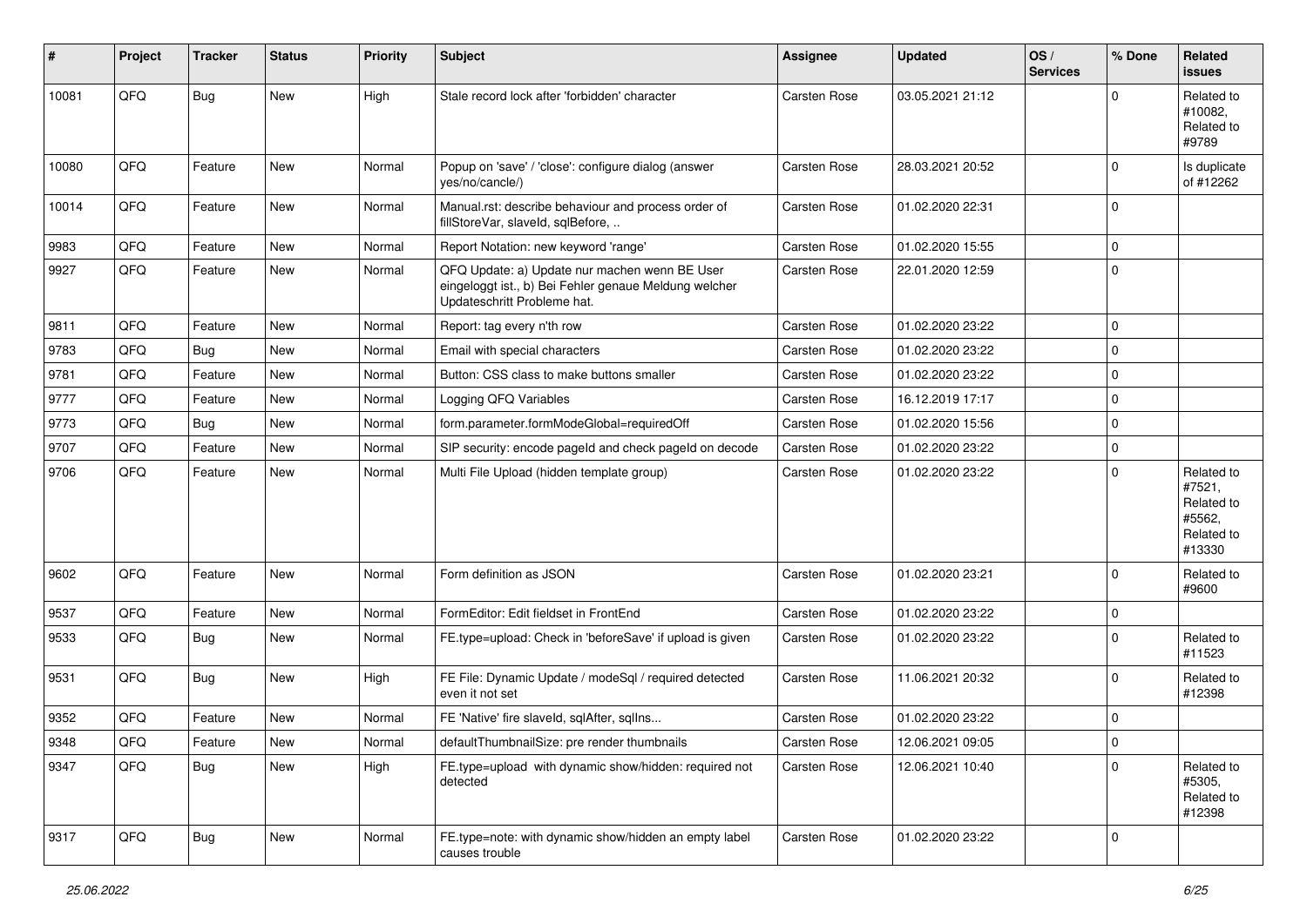| #    | Project | <b>Tracker</b> | <b>Status</b> | <b>Priority</b> | <b>Subject</b>                                                                                         | <b>Assignee</b>     | <b>Updated</b>   | OS/<br><b>Services</b> | % Done      | Related<br>issues      |
|------|---------|----------------|---------------|-----------------|--------------------------------------------------------------------------------------------------------|---------------------|------------------|------------------------|-------------|------------------------|
| 9275 | QFQ     | <b>Bug</b>     | New           | Normal          | autcron: t3 page, which takes to long to respond, is not<br>reported properly                          | <b>Carsten Rose</b> | 01.02.2020 23:22 |                        | 100         |                        |
| 9221 | QFQ     | Feature        | <b>New</b>    | Normal          | typeAhead: Zeichenlimite ausschalten                                                                   | Carsten Rose        | 08.05.2021 17:06 |                        | $\mathbf 0$ |                        |
| 9208 | QFQ     | Feature        | <b>New</b>    | Normal          | Manage 'recent' records                                                                                | <b>Carsten Rose</b> | 01.02.2020 23:22 |                        | $\mathbf 0$ |                        |
| 9177 | QFQ     | Bug            | New           | Normal          | Bug? QFQ tries to save an action FE, which has real<br>existing column name                            | Carsten Rose        | 01.02.2020 23:22 |                        | $\Omega$    |                        |
| 9136 | QFQ     | Feature        | <b>New</b>    | Normal          | Create ZIP files with dynamic PDFs                                                                     | Carsten Rose        | 01.02.2020 23:22 |                        | $\mathbf 0$ |                        |
| 9129 | QFQ     | Feature        | New           | Normal          | sqlValidate: Message as notification, not as error                                                     | Carsten Rose        | 01.02.2020 23:22 |                        | $\Omega$    | Related to<br>#9128    |
| 9128 | QFQ     | Feature        | New           | Normal          | Error Message: not replaced variables- a) replace back to<br>'{{', b) underline                        | <b>Carsten Rose</b> | 01.02.2020 23:22 |                        | $\mathbf 0$ | Related to<br>#9129    |
| 9127 | QFQ     | Bug            | New           | Normal          | Error Message: change 'roll over' color - text not readable                                            | <b>Carsten Rose</b> | 01.02.2020 23:22 |                        | $\mathbf 0$ |                        |
| 9077 | QFQ     | <b>Bug</b>     | New           | Normal          | typeAheadSql: report broken SQL                                                                        | Carsten Rose        | 01.02.2020 23:22 |                        | $\mathbf 0$ |                        |
| 9013 | QFQ     | <b>Bug</b>     | <b>New</b>    | Normal          | Error in Twig template not handled                                                                     | Carsten Rose        | 20.10.2021 13:43 |                        | 0           |                        |
| 8975 | QFQ     | Feature        | <b>New</b>    | Normal          | Report Notation: 2.0                                                                                   | Carsten Rose        | 01.02.2020 23:22 |                        | $\mathbf 0$ | Related to<br>#8963    |
| 8962 | QFQ     | Feature        | New           | High            | allow for form fields with identical names                                                             | <b>Carsten Rose</b> | 03.05.2021 21:14 |                        | $\mathbf 0$ |                        |
| 8806 | QFQ     | Feature        | New           | Normal          | SQL Function nl2br                                                                                     | Carsten Rose        | 01.02.2020 23:22 |                        | $\mathbf 0$ |                        |
| 8719 | QFQ     | Feature        | New           | Normal          | extraButtonLock: add support for 0/1                                                                   | Carsten Rose        | 01.02.2020 23:22 |                        | $\mathbf 0$ |                        |
| 8702 | QFQ     | Feature        | <b>New</b>    | Normal          | Load Record which is locked: missing user info                                                         | Carsten Rose        | 11.12.2019 16:16 |                        | $\Omega$    | Related to<br>#9789    |
| 8668 | QFQ     | Bug            | New           | High            | Pill disabled: dyamic mode 'hidden' not respected - FE is still   Carsten Rose<br>reauired             |                     | 03.05.2021 21:14 |                        | $\mathbf 0$ |                        |
| 8431 | QFQ     | <b>Bug</b>     | New           | High            | autocron.php with wrong path                                                                           | Carsten Rose        | 03.05.2021 21:14 |                        | $\mathbf 0$ |                        |
| 8336 | QFQ     | Feature        | New           | Normal          | Form > modified > Close New: a) Optional disable popup, b)<br>custom text, c) mode on save: close stay | <b>Carsten Rose</b> | 01.02.2020 23:22 |                        | $\Omega$    | Related to<br>#8335    |
| 8217 | QFQ     | Feature        | New           | Normal          | if-elseif-else construct                                                                               | Carsten Rose        | 16.03.2021 18:41 |                        | $\Omega$    | Related to<br>#10716   |
| 8187 | QFQ     | Feature        | New           | Normal          | Subrecord: enable/hide new button - make new/edit/delete<br>customizeable.                             | <b>Carsten Rose</b> | 06.03.2021 18:44 |                        | $\Omega$    | Related to<br>#11326   |
| 8089 | QFQ     | Feature        | New           | Normal          | Copy/Paste for FormElements                                                                            | Carsten Rose        | 01.02.2020 23:22 |                        | 0           |                        |
| 8083 | QFQ     | Bug            | New           | High            | FormEditor: primary table list does not respect<br>'indexDb={{indexData:Y}}'                           | Carsten Rose        | 03.05.2021 21:14 |                        | $\mathbf 0$ | Has duplicate<br>#6678 |
| 8049 | QFQ     | Bug            | New           | Normal          | FE.type=note, column 'value': text moves some pixel to top<br>after save                               | Carsten Rose        | 01.02.2020 23:22 |                        | $\mathbf 0$ |                        |
| 7924 | QFQ     | Feature        | New           | Normal          | Radio/Checkbox with Tooltip                                                                            | Carsten Rose        | 01.02.2020 23:22 |                        | $\mathbf 0$ |                        |
| 7920 | QFQ     | Feature        | New           | Normal          | FE: Syntax Highlight, Zeinlenumbruch                                                                   | Carsten Rose        | 01.02.2020 10:03 |                        | $\mathbf 0$ |                        |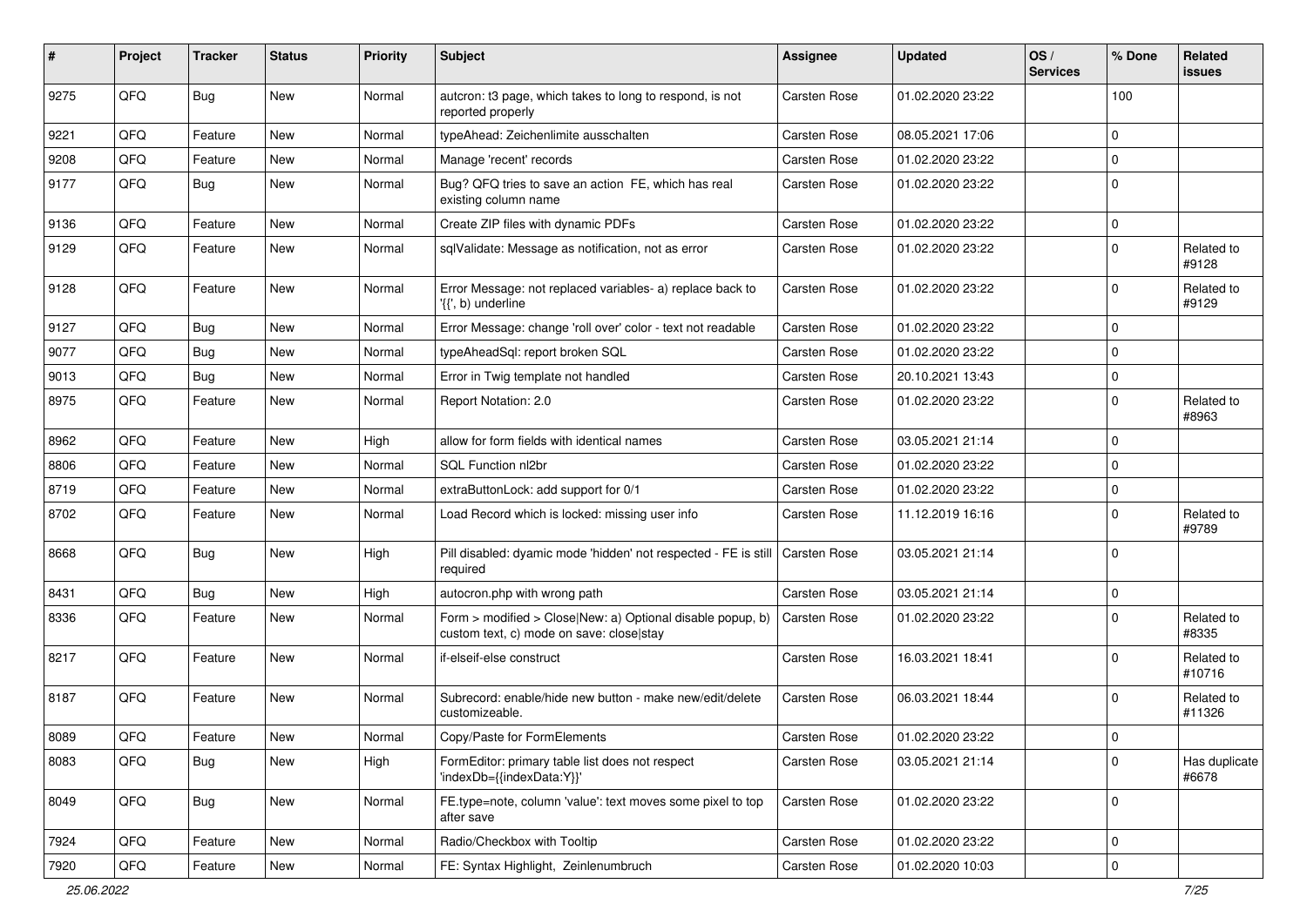| #    | Project | <b>Tracker</b> | <b>Status</b> | <b>Priority</b> | Subject                                                                                               | <b>Assignee</b> | <b>Updated</b>   | OS/<br><b>Services</b> | % Done      | Related<br>issues    |
|------|---------|----------------|---------------|-----------------|-------------------------------------------------------------------------------------------------------|-----------------|------------------|------------------------|-------------|----------------------|
| 7899 | QFQ     | <b>Bug</b>     | New           | High            | Fe.type=password / retype / required: always complain<br>about missing value                          | Carsten Rose    | 03.05.2021 21:14 |                        | $\Omega$    |                      |
| 7890 | QFQ     | Bug            | New           | Normal          | FormElement 'required': extraButtonInfo not aligned                                                   | Carsten Rose    | 11.06.2021 21:17 |                        | $\Omega$    | Related to<br>#11517 |
| 7850 | QFQ     | Feature        | New           | High            | Upload records: non 'pathFileName' column                                                             | Carsten Rose    | 03.05.2021 21:14 |                        | $\Omega$    |                      |
| 7812 | QFQ     | Feature        | New           | Normal          | FE 'Subrecord' - new option 'subrecordShowFilter',<br>'subrecordPaging'                               | Carsten Rose    | 01.02.2020 23:22 |                        | $\mathbf 0$ |                      |
| 7795 | QFQ     | Bug            | New           | Normal          | Readonly Form: Typeahead-Felder                                                                       | Carsten Rose    | 01.02.2020 23:22 |                        | $\Omega$    |                      |
| 7685 | QFQ     | <b>Bug</b>     | New           | Normal          | Open FormElement from QFQ error message and save<br>modified record: error about missing {{formId:F}} | Carsten Rose    | 01.02.2020 23:22 |                        | $\mathbf 0$ |                      |
| 7683 | QFQ     | Feature        | New           | Normal          | Special column names in '{{ SELECT  AS _link }}' should<br>be detected                                | Carsten Rose    | 01.02.2020 23:21 |                        | $\Omega$    |                      |
| 7681 | QFQ     | Feature        | New           | Normal          | Optional switch off 'check for modified record'                                                       | Carsten Rose    | 01.02.2020 23:21 |                        | $\mathbf 0$ |                      |
| 7660 | QFQ     | Feature        | New           | Normal          | IMAP: import mails to DB, move / delete mails                                                         | Carsten Rose    | 01.02.2020 09:52 |                        | $\Omega$    |                      |
| 7650 | QFQ     | <b>Bug</b>     | New           | High            | Optional do not show 'required' sign on FormElement                                                   | Carsten Rose    | 03.05.2021 21:14 |                        | $\mathbf 0$ |                      |
| 7574 | QFQ     | <b>Bug</b>     | New           | Normal          | Substitute error: form element not reported / dont parse<br>Form.note                                 | Carsten Rose    | 01.02.2020 23:21 |                        | $\Omega$    |                      |
| 7547 | QFQ     | <b>Bug</b>     | New           | Normal          | Error Message in afterSave: wrong parameter column<br>reported                                        | Carsten Rose    | 01.02.2020 23:22 |                        | $\mathbf 0$ |                      |
| 7524 | QFQ     | Bug            | New           | Normal          | QFQ throws a 'General Error' if 'fileadmin/protected/log/' is<br>not writeable                        | Carsten Rose    | 01.02.2020 23:22 |                        | $\Omega$    |                      |
| 7521 | QFQ     | Feature        | New           | Normal          | TemplateGroup: fe.type=upload                                                                         | Carsten Rose    | 01.02.2020 23:21 |                        | $\Omega$    | Related to<br>#9706  |
| 7520 | QFQ     | Feature        | New           | Normal          | QR Code:  AS _qr ( AS _link)                                                                          | Carsten Rose    | 01.02.2020 23:22 |                        | $\Omega$    |                      |
| 7519 | QFQ     | Feature        | New           | Normal          | Select: Multi                                                                                         | Carsten Rose    | 01.02.2020 23:22 |                        | $\Omega$    |                      |
| 7513 | QFQ     | <b>Bug</b>     | New           | Normal          | Radios not correct aligned                                                                            | Carsten Rose    | 01.02.2020 23:22 |                        | $\mathbf 0$ |                      |
| 7512 | QFQ     | Bug            | New           | Normal          | FE: inputType=number >> 'pattern' is not respected                                                    | Carsten Rose    | 01.02.2020 23:22 |                        | $\Omega$    |                      |
| 7481 | QFQ     | Feature        | New           | Normal          | Detect 'BaseUrl' automatically                                                                        | Carsten Rose    | 01.02.2020 23:21 |                        | $\mathbf 0$ |                      |
| 7480 | QFQ     | Feature        | New           | Normal          | Record History (Undo / Redo)                                                                          | Carsten Rose    | 11.12.2019 16:16 |                        | 0           | Related to<br>#2361  |
| 7342 | QFQ     | Feature        | New           | Normal          | add content = hide_this                                                                               | Carsten Rose    | 01.02.2020 23:21 |                        | 0           |                      |
| 7280 | QFQ     | Feature        | New           | Normal          | recently used table                                                                                   | Carsten Rose    | 01.02.2020 23:21 |                        | $\mathbf 0$ |                      |
| 7261 | QFQ     | Bug            | New           | Normal          | Report pathFilename for user without path, only the filename Carsten Rose                             |                 | 01.02.2020 23:21 |                        | $\mathbf 0$ |                      |
| 7239 | QFQ     | Feature        | New           | Normal          | TinyMCE: html tag whitelist                                                                           | Carsten Rose    | 01.02.2020 23:21 |                        | $\mathbf 0$ | Related to<br>#14320 |
| 7219 | QFQ     | Bug            | New           | Normal          | typeSheadSql / typeAheadSqlPrefetch: change to curly<br>braces                                        | Carsten Rose    | 01.02.2020 23:21 |                        | 0           |                      |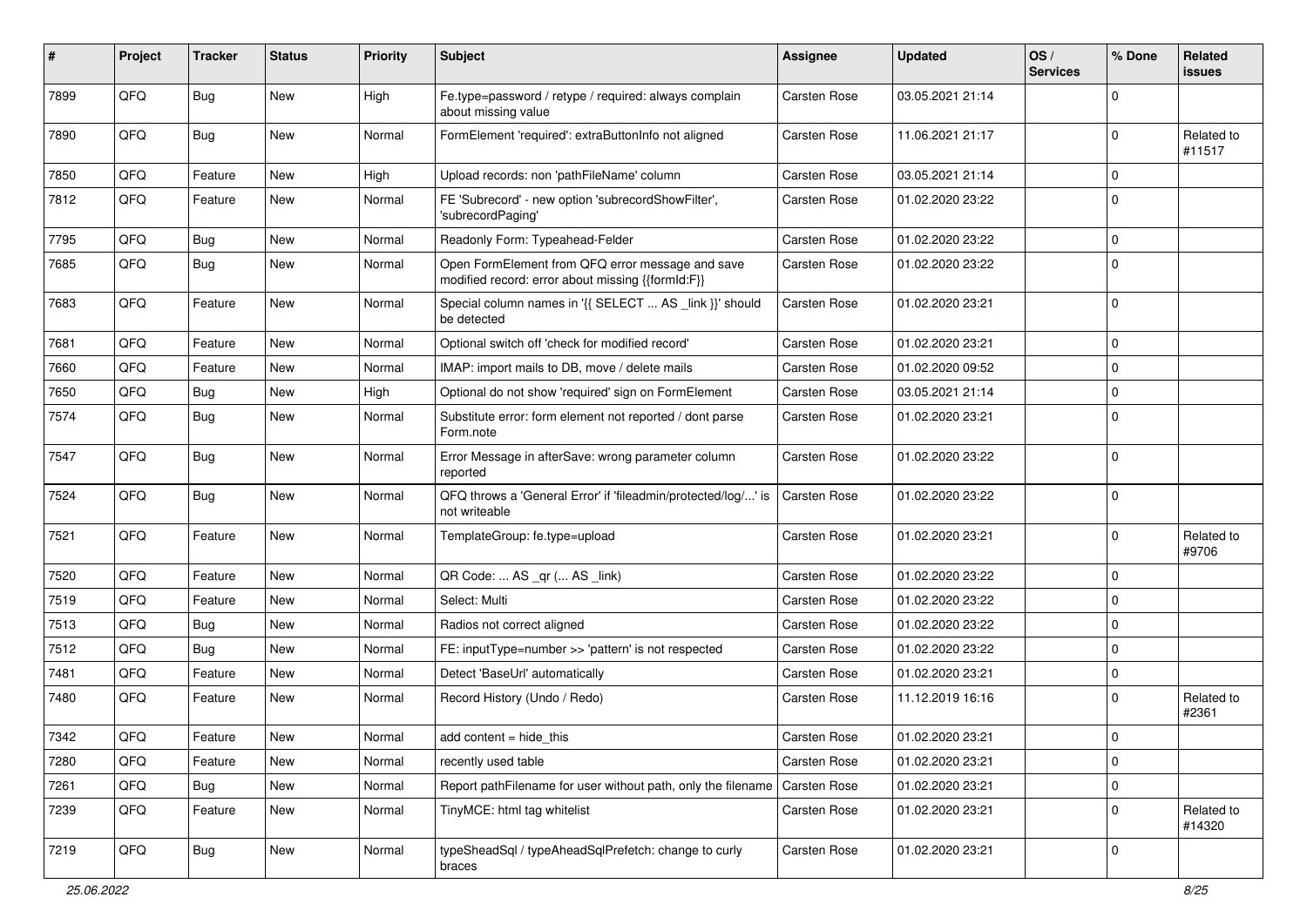| #    | Project | <b>Tracker</b> | <b>Status</b> | <b>Priority</b> | <b>Subject</b>                                                                                                             | <b>Assignee</b>     | <b>Updated</b>   | OS/<br><b>Services</b> | % Done      | Related<br>issues                           |
|------|---------|----------------|---------------|-----------------|----------------------------------------------------------------------------------------------------------------------------|---------------------|------------------|------------------------|-------------|---------------------------------------------|
| 7175 | QFQ     | Feature        | <b>New</b>    | Normal          | Upload: md5 hash as filename                                                                                               | <b>Carsten Rose</b> | 01.02.2020 23:21 |                        | $\Omega$    |                                             |
| 7119 | QFQ     | Feature        | New           | Normal          | Upload: scaleDownWidth, scaleDownHeight                                                                                    | Carsten Rose        | 01.02.2020 23:21 |                        | $\mathbf 0$ |                                             |
| 7109 | QFQ     | Feature        | New           | Normal          | Dynamic Updates: row/element hide                                                                                          | Carsten Rose        | 01.02.2020 23:22 |                        | $\mathbf 0$ | Has duplicate<br>#4081                      |
| 7102 | QFQ     | Feature        | New           | Normal          | Comment sign in report: '#' and '--'                                                                                       | Carsten Rose        | 01.02.2020 23:21 |                        | $\mathbf 0$ |                                             |
| 7099 | QFQ     | Feature        | <b>New</b>    | Normal          | Redesign FormEditor                                                                                                        | Carsten Rose        | 01.02.2020 23:21 |                        | $\mathbf 0$ |                                             |
| 7014 | QFQ     | <b>Bug</b>     | New           | Normal          | Sending invalid emails succeeds when<br>debug.redirectAllMailTo is set                                                     | Carsten Rose        | 01.02.2020 23:21 |                        | $\mathbf 0$ |                                             |
| 7002 | QFQ     | <b>Bug</b>     | <b>New</b>    | Normal          | Dynamic Update: row does not disappear / appear                                                                            | Carsten Rose        | 01.02.2020 23:22 |                        | $\mathbf 0$ |                                             |
| 6912 | QFQ     | Bug            | New           | Normal          | error Message Var 'deadline' already set in SIP - in Form<br>with FE.value={{deadline:R:::{{deadlinePeriod:Y}}}}           | Carsten Rose        | 01.02.2020 23:21 |                        | $\Omega$    |                                             |
| 6855 | QFQ     | Feature        | <b>New</b>    | Normal          | With {{feUser:U}}!={{feUser:T}}: Save / Delete: only possible<br>with {{feUserSave:U}}='yes' and '{{feUserDelete:U}}='yes' | Carsten Rose        | 01.02.2020 23:21 |                        | $\mathbf 0$ |                                             |
| 6765 | QFQ     | Feature        | <b>New</b>    | Normal          | Moeglichkeit via QFQ eigene Logs zu schreiben                                                                              | Carsten Rose        | 01.02.2020 23:21 |                        | $\mathbf 0$ |                                             |
| 6723 | QFQ     | Feature        | New           | Normal          | Report QFQ Installation and Version                                                                                        | Carsten Rose        | 12.06.2021 09:07 |                        | $\Omega$    |                                             |
| 6677 | QFQ     | Bug            | New           | Normal          | Error message FE Action Element: no/wrong FE reference<br>who cause the problem.                                           | Carsten Rose        | 01.02.2020 23:21 |                        | $\Omega$    |                                             |
| 6609 | QFQ     | Feature        | New           | Normal          | Formlet: JSON API erweitern                                                                                                | Carsten Rose        | 01.02.2020 23:21 |                        | 50          |                                             |
| 6602 | QFQ     | Feature        | New           | Normal          | Formlet: in Report auf Mausklick ein mini-form oeffnen                                                                     | Carsten Rose        | 11.12.2019 16:16 |                        | $\mathbf 0$ |                                             |
| 6594 | QFQ     | Feature        | <b>New</b>    | Normal          | Excel: on download, check if there is a valid sip                                                                          | Carsten Rose        | 01.02.2020 23:21 |                        | $\mathbf 0$ |                                             |
| 6483 | QFQ     | <b>Bug</b>     | New           | Normal          | R Store funktioniert nicht bei 'Report Notation' im FE                                                                     | Carsten Rose        | 01.02.2020 23:21 |                        | $\mathbf 0$ |                                             |
| 6462 | QFQ     | Bug            | <b>New</b>    | Normal          | File Upload: Nutzlose Fehlermeldung wenn Datei zu gross                                                                    | Carsten Rose        | 01.02.2020 23:21 |                        | $\mathbf 0$ | Related to<br>#6139                         |
| 6437 | QFQ     | Feature        | New           | Normal          | Neuer Mode Button bei FormElementen                                                                                        | Carsten Rose        | 01.02.2020 23:21 |                        | $\Omega$    | Related to<br>#9668.<br>Blocked by<br>#9678 |
| 6292 | QFQ     | Feature        | New           | Normal          | Download: File speichern mit Hash aber original Filename in   Carsten Rose<br>der Datenbank vermerken fuer Downloads       |                     | 01.02.2020 23:21 |                        | $\mathbf 0$ |                                             |
| 6289 | QFQ     | Feature        | New           | Normal          | Form: Log                                                                                                                  | Carsten Rose        | 01.02.2020 23:21 |                        | $\mathbf 0$ |                                             |
| 6261 | QFQ     | Feature        | New           | Normal          | Persistent SIP                                                                                                             | Carsten Rose        | 12.06.2021 09:07 |                        | $\Omega$    | Related to<br>#10819                        |
| 5782 | QFQ     | Feature        | New           | Normal          | NextCloud API                                                                                                              | Carsten Rose        | 01.02.2020 10:02 |                        | $\mathbf 0$ |                                             |
| 5715 | QFQ     | Feature        | New           | High            | PDF Caching                                                                                                                | Carsten Rose        | 03.05.2021 21:14 |                        | $\mathbf 0$ | Related to<br>#5851,<br>Related to<br>#6357 |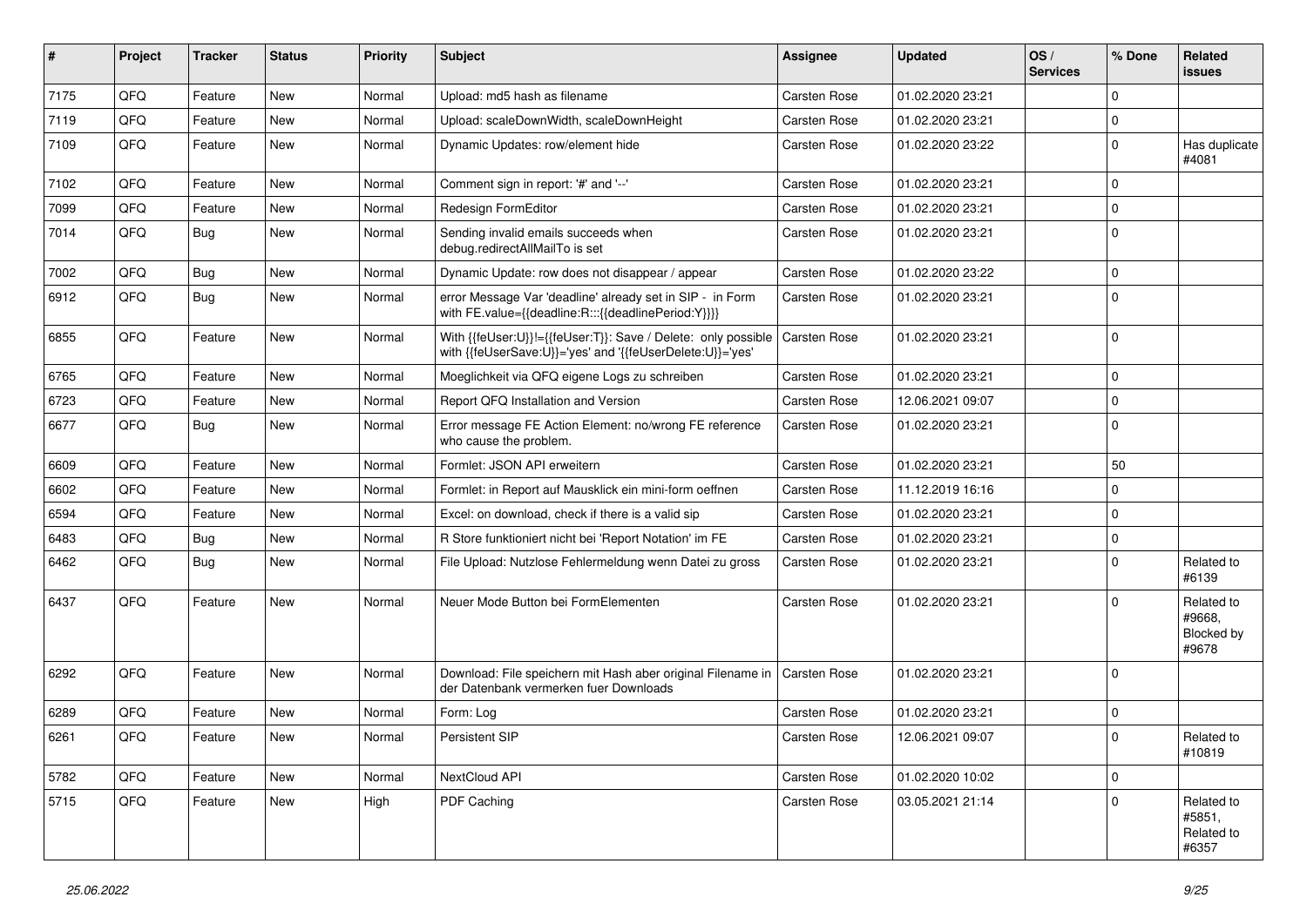| #     | Project | <b>Tracker</b> | <b>Status</b> | <b>Priority</b> | <b>Subject</b>                                                                                     | <b>Assignee</b>     | <b>Updated</b>   | OS/<br><b>Services</b> | % Done              | <b>Related</b><br>issues                    |
|-------|---------|----------------|---------------|-----------------|----------------------------------------------------------------------------------------------------|---------------------|------------------|------------------------|---------------------|---------------------------------------------|
| 5576  | QFQ     | Bug            | <b>New</b>    | Normal          | Using MySQL 'DROP' requires privilege - wich is not really<br>necessary.                           | <b>Carsten Rose</b> | 01.02.2020 23:21 |                        | $\Omega$            |                                             |
| 5559  | QFQ     | Bug            | <b>New</b>    | Normal          | FE.type = Upload: 'accept' might contain variables                                                 | Carsten Rose        | 11.05.2020 21:23 |                        | $\mathbf 0$         |                                             |
| 5459  | QFQ     | <b>Bug</b>     | New           | High            | Multi DB: spread system tables between 'QFQ' and<br>'Data'-DB                                      | Carsten Rose        | 03.05.2021 21:14 |                        | $\mathbf 0$         | Related to<br>#4720                         |
| 5345  | QFQ     | Feature        | New           | Normal          | Report: UPDATE / INSERT / DELETE statements should<br>trigger subqueries, depending on the result. | Carsten Rose        | 27.05.2020 16:11 |                        | $\mathbf 0$         |                                             |
| 5305  | QFQ     | <b>Bug</b>     | New           | Normal          | Upload FormElement: nicht disabled by readonly Form                                                | Carsten Rose        | 16.06.2021 13:43 |                        | $\Omega$            | Related to<br>#9347,<br>Related to<br>#9834 |
| 5221  | QFQ     | <b>Bug</b>     | <b>New</b>    | High            | Download Dialog: Bleibt stehen in FF wenn Datei<br>automatisch gespeichert wird.                   | Carsten Rose        | 03.05.2021 21:14 |                        | $\Omega$            |                                             |
| 5131  | QFQ     | Feature        | New           | Normal          | Activate Spin Gear ('wait/busy' indicator) via LINK attribute                                      | Carsten Rose        | 01.02.2020 23:21 |                        | $\Omega$            |                                             |
| 4756  | QFQ     | <b>Bug</b>     | <b>New</b>    | Normal          | Form dirty even nothing changes                                                                    | <b>Carsten Rose</b> | 11.12.2019 16:16 |                        | $\mathbf 0$         |                                             |
| 4413  | QFQ     | Feature        | New           | Normal          | fieldset: show/hidden, modeSql, dynamicUpdate                                                      | Carsten Rose        | 09.02.2022 15:19 |                        | $\mathbf 0$         |                                             |
| 4250  | QFQ     | Feature        | New           | Normal          | AutoCron in QFQ via PHP                                                                            | Carsten Rose        | 01.02.2020 23:21 |                        | $\Omega$            | Related to<br>#3292.<br>Related to<br>#3291 |
| 4082  | QFQ     | Feature        | New           | Normal          | Dynamic Update: modeSql - useful default                                                           | Carsten Rose        | 01.02.2020 23:22 |                        | $\mathbf 0$         |                                             |
| 4050  | QFQ     | Feature        | New           | Normal          | sql.log: 1) FormElement ID which causes a specific action<br>2) Result in the same row.            | Carsten Rose        | 15.04.2020 11:35 |                        | $\Omega$            | Related to<br>#5458                         |
| 4023  | QFQ     | Feature        | New           | Normal          | prepared statements - FE action: salveld, sqlInsert,<br>sqlUpdate, sqlDelete, sqlBefore, sqlAfter  | Carsten Rose        | 11.12.2019 16:15 |                        | $\mathbf 0$         |                                             |
| 3864  | QFQ     | Feature        | <b>New</b>    | Normal          | Encrypt / decrypt field                                                                            | Carsten Rose        | 08.03.2021 18:08 |                        | $\mathbf 0$         |                                             |
| 3727  | QFQ     | Feature        | New           | High            | Security: Session Hijacking erschweren                                                             | Carsten Rose        | 03.05.2021 21:14 |                        | $\mathbf 0$         |                                             |
| 3547  | QFQ     | Bug            | New           | Normal          | FE of type 'note' causes writing of empty fields.                                                  | Carsten Rose        | 01.02.2020 23:21 |                        | $\mathbf 0$         |                                             |
| 3504  | QFQ     | Feature        | New           | Normal          | Logging: welche Action FEs werden wann wie ausgefuehrt                                             | Carsten Rose        | 01.02.2020 23:21 |                        | $\mathbf 0$         | Related to<br>#5458,<br>Related to<br>#4092 |
| 3432  | QFQ     | Feature        | New           | Normal          | subrecord: dynamicUpdate                                                                           | Carsten Rose        | 11.06.2020 21:10 |                        | O                   | Related to<br>#5691                         |
| 2361  | QFQ     | Feature        | New           | Normal          | Logging wer/wann/wo welches Formular aufgerufen hat                                                | Carsten Rose        | 11.12.2019 16:15 |                        | $\mathbf 0$         | Related to<br>#4432,<br>Related to<br>#7480 |
| 13647 | QFQ     | Bug            | New           | Normal          | Autofocus funktioniert nicht auf Chrome                                                            | Benjamin Baer       | 19.03.2022 17:44 |                        | $\mathsf{O}\xspace$ |                                             |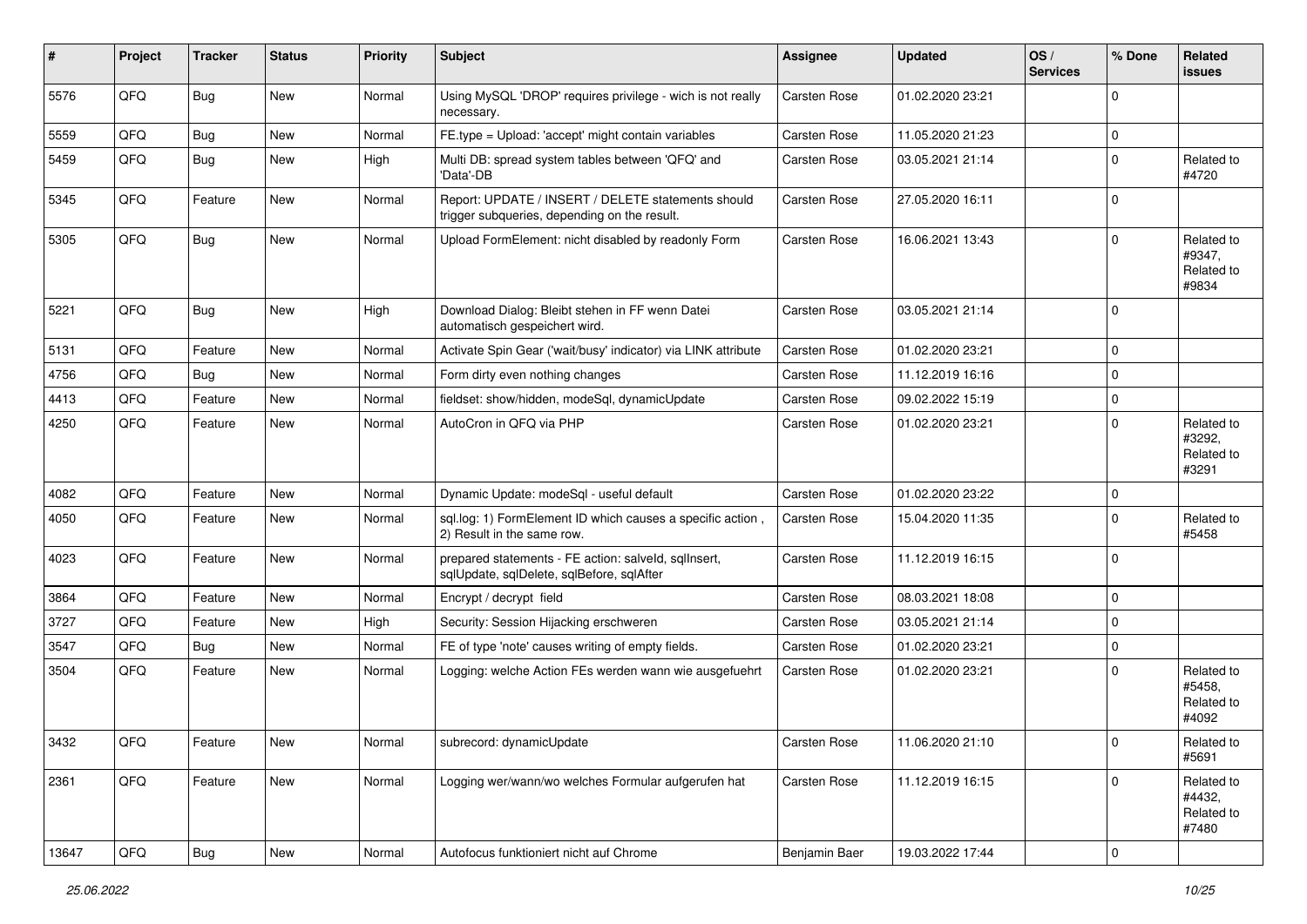| #     | Project | <b>Tracker</b> | <b>Status</b> | <b>Priority</b> | <b>Subject</b>                                                           | <b>Assignee</b> | <b>Updated</b>   | OS/<br><b>Services</b> | % Done      | Related<br>issues                                                     |
|-------|---------|----------------|---------------|-----------------|--------------------------------------------------------------------------|-----------------|------------------|------------------------|-------------|-----------------------------------------------------------------------|
| 13528 | QFQ     | <b>Bug</b>     | New           | Normal          | gfg.io > releases: es wird kein neues Release angelegt                   | Benjamin Baer   | 19.03.2022 17:46 |                        | $\Omega$    |                                                                       |
| 12556 | QFQ     | Feature        | New           | Normal          | Pills Title: colored = static or dynamic on allrequiredgiven             | Benjamin Baer   | 19.03.2022 17:49 |                        | $\Omega$    |                                                                       |
| 12490 | QFQ     | Feature        | New           | Normal          | Loading Plugins in QFQ - see what tinymce does. (lazy<br>loading)        | Benjamin Baer   | 08.06.2022 10:37 |                        | $\Omega$    | Related to<br>#12611,<br>Related to<br>#10013,<br>Related to<br>#7732 |
| 12476 | QFQ     | Feature        | New           | Normal          | clearMe: a) should trigger 'dirty', b) sticky on textarea resize         | Benjamin Baer   | 04.01.2022 08:40 |                        | $\Omega$    | Related to<br>#9528                                                   |
| 11237 | QFQ     | <b>Bug</b>     | New           | High            | Radiobutton / parameter.buttonClass= btn-default - kein dirty<br>Trigger | Benjamin Baer   | 03.05.2021 21:12 |                        | $\Omega$    | Related to<br>#10766                                                  |
| 11057 | QFQ     | <b>Bug</b>     | <b>New</b>    | High            | Checkboxes ohne span.checkmark im Report werden<br>ausgeblendet          | Benjamin Baer   | 03.05.2021 21:12 |                        | $\Omega$    | Related to<br>#11039                                                  |
| 14185 | QFQ     | Feature        | <b>New</b>    | Normal          | External/Autocron.php - better suitable directory                        | Support: System | 28.05.2022 11:03 |                        | $\Omega$    |                                                                       |
| 12156 | QFQ     | Feature        | New           | Normal          | Form: Optional disable 'leave page'                                      |                 | 03.05.2021 20:45 |                        | $\Omega$    |                                                                       |
| 12135 | QFQ     | Feature        | New           | Normal          | Subrecord: Notiz                                                         |                 | 24.04.2021 16:58 |                        | $\mathbf 0$ |                                                                       |
| 12039 | QFQ     | Feature        | <b>New</b>    | Normal          | Missing htmlSpecialChar() in pre processing on form submit               |                 | 18.02.2021 00:09 |                        | $\Omega$    | Related to<br>#14320                                                  |
| 12038 | QFQ     | Feature        | <b>New</b>    | Normal          | a) STORE_VAR: filenameOnlyStripUniq, b) SP:<br>QSTRIPUNIQ()              |                 | 17.02.2021 23:55 |                        | $\Omega$    |                                                                       |
| 11850 | QFQ     | Feature        | New           | Urgent          | Wizard Form: basierend auf einer Tabelle eine Form<br>anlegen.           |                 | 03.05.2021 21:12 |                        | $\Omega$    | <b>Blocked by</b><br>#8082                                            |
| 11716 | QFQ     | Feature        | New           | Normal          | Form an beliebiger Stelle im Report anzeigen                             |                 | 09.12.2020 09:47 |                        | $\Omega$    |                                                                       |
| 11715 | QFQ     | Bug            | New           | Normal          | acceptZeroAsRequired and requiredOffButMark do not<br>coincide           |                 | 08.12.2020 12:13 |                        | $\Omega$    |                                                                       |
| 11535 | QFQ     | Feature        | New           | Normal          | Ability to create SQL columns in frontend QFQ forms                      |                 | 17.11.2020 12:11 |                        | $\Omega$    |                                                                       |
| 11534 | QFQ     | Feature        | New           | Normal          | Report: Action on selected rows - Table batchprocessing<br>feature       |                 | 18.11.2020 08:15 |                        | $\Omega$    |                                                                       |
| 11522 | QFQ     | <b>Bug</b>     | New           | Normal          | Aus/Einblenden von Reitern                                               |                 | 13.11.2020 14:58 |                        | $\Omega$    |                                                                       |
| 11195 | QFQ     | Bug            | New           | Low             | Dynamic Update: Note not updated if new text is empty<br>(v20.4)         |                 | 25.09.2020 11:14 |                        | $\Omega$    |                                                                       |
| 10890 | QFQ     | <b>Bug</b>     | New           | Normal          | AutoCron hangs                                                           |                 | 20.07.2020 13:56 |                        | $\mathbf 0$ |                                                                       |
| 10874 | QFQ     | Feature        | New           | Normal          | Erstellen eines Foreign Keys in der Tabelle "FormElement"                |                 | 13.07.2020 10:11 |                        | 0           |                                                                       |
| 10766 | QFQ     | <b>Bug</b>     | New           | High            | Radiobutton / parameter.buttonClass=btn-default: dynamic<br>update       |                 | 03.05.2021 21:12 |                        | 0           | Related to<br>#11237                                                  |
| 10763 | QFQ     | Feature        | New           | Normal          | form accessed and submitted despite logout?                              |                 | 16.06.2020 11:43 |                        | 0           |                                                                       |
| 10759 | QFQ     | Bug            | New           | Normal          | emptyMeansNull - Feld falsch aktualisiert                                |                 | 12.11.2020 23:45 |                        | 0           |                                                                       |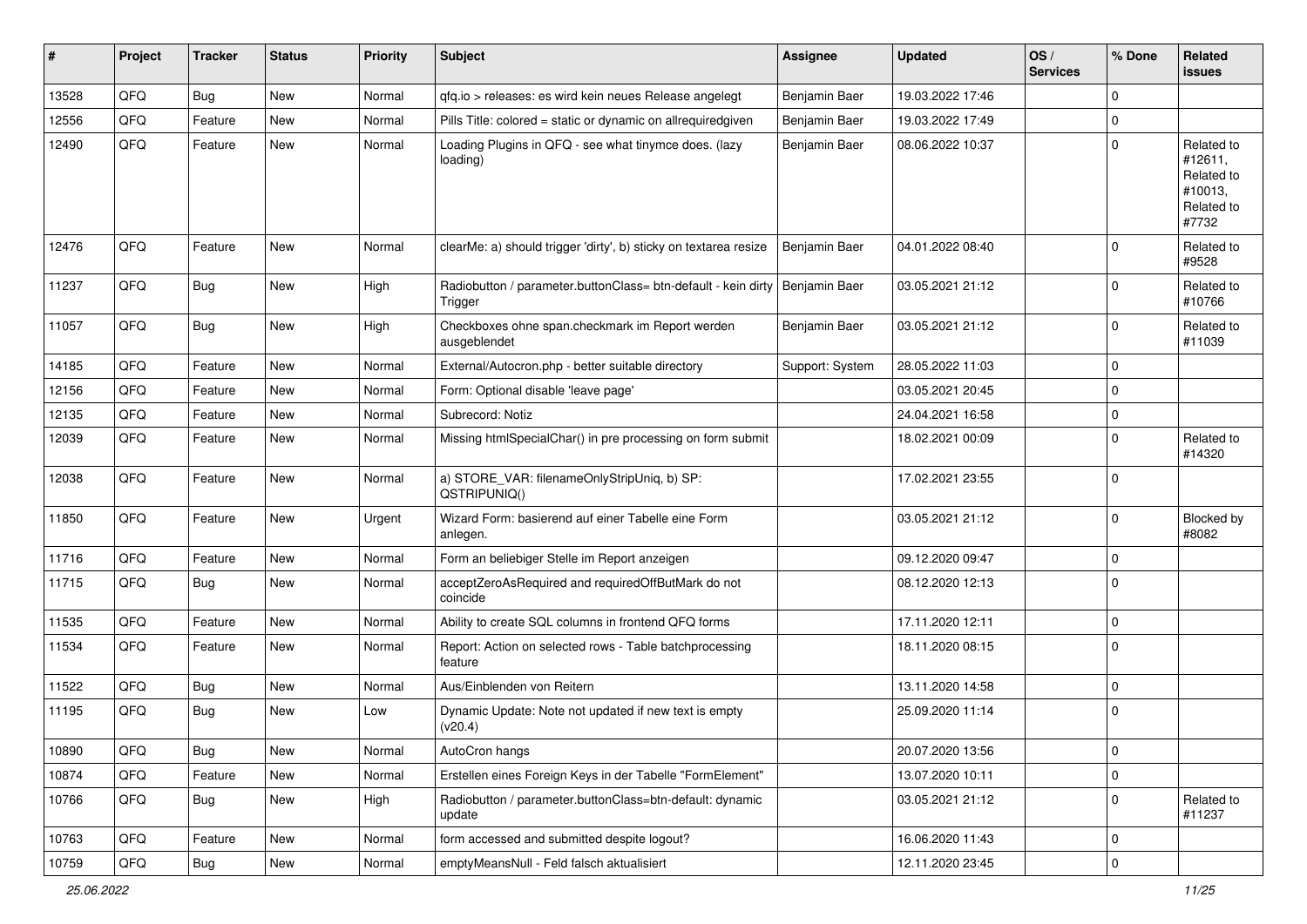| $\sharp$ | Project | <b>Tracker</b> | <b>Status</b> | <b>Priority</b> | Subject                                                                    | <b>Assignee</b>     | <b>Updated</b>   | OS/<br><b>Services</b> | % Done      | <b>Related</b><br><b>issues</b>                                        |
|----------|---------|----------------|---------------|-----------------|----------------------------------------------------------------------------|---------------------|------------------|------------------------|-------------|------------------------------------------------------------------------|
| 10384    | QFQ     | Feature        | <b>New</b>    | Normal          | Parameter Exchange QFQ Instances                                           |                     | 07.05.2020 09:38 |                        | $\mathbf 0$ |                                                                        |
| 10345    | QFQ     | Feature        | New           | Normal          | Templates - Patterns QFQ Style                                             |                     | 03.05.2021 21:01 |                        | $\mathbf 0$ | Related to<br>#10713                                                   |
| 10324    | QFQ     | Bug            | New           | Normal          | Excel Export mit Template funktioniert nur, wenn Template<br>vor uid kommt |                     | 30.03.2020 11:20 |                        | $\mathbf 0$ | Related to<br>#10257                                                   |
| 10114    | QFQ     | Feature        | <b>New</b>    | High            | Symbol (Link): 'G:' (Glyphicon) replaced by 'i:' (icon)                    |                     | 07.12.2021 17:19 |                        | $\mathbf 0$ | Related to<br>#3797,<br>Related to<br>#4194                            |
| 9855     | QFQ     | Bug            | <b>New</b>    | Normal          | <b>Required Check</b>                                                      |                     | 01.02.2020 15:56 |                        | $\mathbf 0$ |                                                                        |
| 9853     | QFQ     | Feature        | New           | Normal          | Check das SQL / QFQ / Mail Logfile geschrieben wird                        |                     | 09.01.2020 11:15 |                        | $\mathbf 0$ |                                                                        |
| 13943    | QFQ     | Bug            | Priorize      | Normal          | unable to find formgroup                                                   | Enis Nuredini       | 28.05.2022 11:03 |                        | $\mathbf 0$ |                                                                        |
| 13900    | QFQ     | Feature        | Priorize      | Normal          | Selenium: Check das Cookie/PDF funktioniert                                | Enis Nuredini       | 25.03.2022 12:45 |                        | $\mathbf 0$ |                                                                        |
| 10569    | QFQ     | Feature        | Priorize      | Normal          | link_blank more safe                                                       | Enis Nuredini       | 25.03.2022 12:44 |                        | $\mathbf 0$ |                                                                        |
| 14371    | QFQ     | Feature        | Priorize      | Normal          | <b>LDAP via REPORT</b>                                                     | <b>Carsten Rose</b> | 19.06.2022 16:37 |                        | $\mathbf 0$ |                                                                        |
| 14290    | QFQ     | Feature        | Priorize      | Normal          | FormEditor: Show Table Definition                                          | Carsten Rose        | 19.06.2022 16:37 |                        | $\mathbf 0$ |                                                                        |
| 14283    | QFQ     | Bug            | Priorize      | Normal          | HEIC / HEIF convert doesn't trigger                                        | <b>Carsten Rose</b> | 19.06.2022 16:37 |                        | $\mathbf 0$ |                                                                        |
| 12504    | QFQ     | Feature        | Priorize      | Normal          | sql.log: report fe.id                                                      | <b>Carsten Rose</b> | 05.05.2021 22:09 |                        | $\mathbf 0$ |                                                                        |
| 12503    | QFQ     | Feature        | Priorize      | Normal          | Detect dangerous UPDATE statement with missing WHERE                       | Carsten Rose        | 05.05.2021 22:09 |                        | $\mathbf 0$ |                                                                        |
| 12452    | QFQ     | Feature        | Priorize      | Normal          | BaseURL: alsways with '/' at the end                                       | Carsten Rose        | 19.06.2022 13:45 |                        | $\mathbf 0$ | Related to<br>#10782                                                   |
| 12325    | QFQ     | Bug            | Priorize      | Normal          | MultiDB form.dblndex not working for report syntax                         | Carsten Rose        | 07.09.2021 13:37 |                        | $\Omega$    | Related to<br>#12145,<br>Related to<br>#12314                          |
| 11320    | QFQ     | Feature        | Priorize      | Normal          | Typo3 Version 10 support                                                   | Carsten Rose        | 05.05.2021 22:09 |                        | $\mathbf 0$ |                                                                        |
| 10015    | QFQ     | Feature        | Priorize      | Normal          | Monospace in Textarea                                                      | Carsten Rose        | 03.02.2020 13:40 |                        | $\mathbf 0$ |                                                                        |
| 10012    | QFQ     | Feature        | Priorize      | Normal          | redirectAllMailTo: {{beEmail:T}}                                           | Carsten Rose        | 08.05.2021 09:54 |                        | $\mathbf 0$ | Related to<br>#12412,<br>Related to<br>#12413,<br>Related to<br>#10011 |
| 10011    | QFQ     | Feature        | Priorize      | Normal          | Offer new STORE_TYPO3 Variable 'beUser', 'beEmail'                         | <b>Carsten Rose</b> | 08.05.2021 09:51 |                        | $\mathbf 0$ | Related to<br>#10012,<br>Related to<br>#12511                          |
| 10005    | QFQ     | Feature        | Priorize      | Normal          | Report / special column name:  AS calendar                                 | <b>Carsten Rose</b> | 03.06.2020 17:28 |                        | $\mathbf 0$ |                                                                        |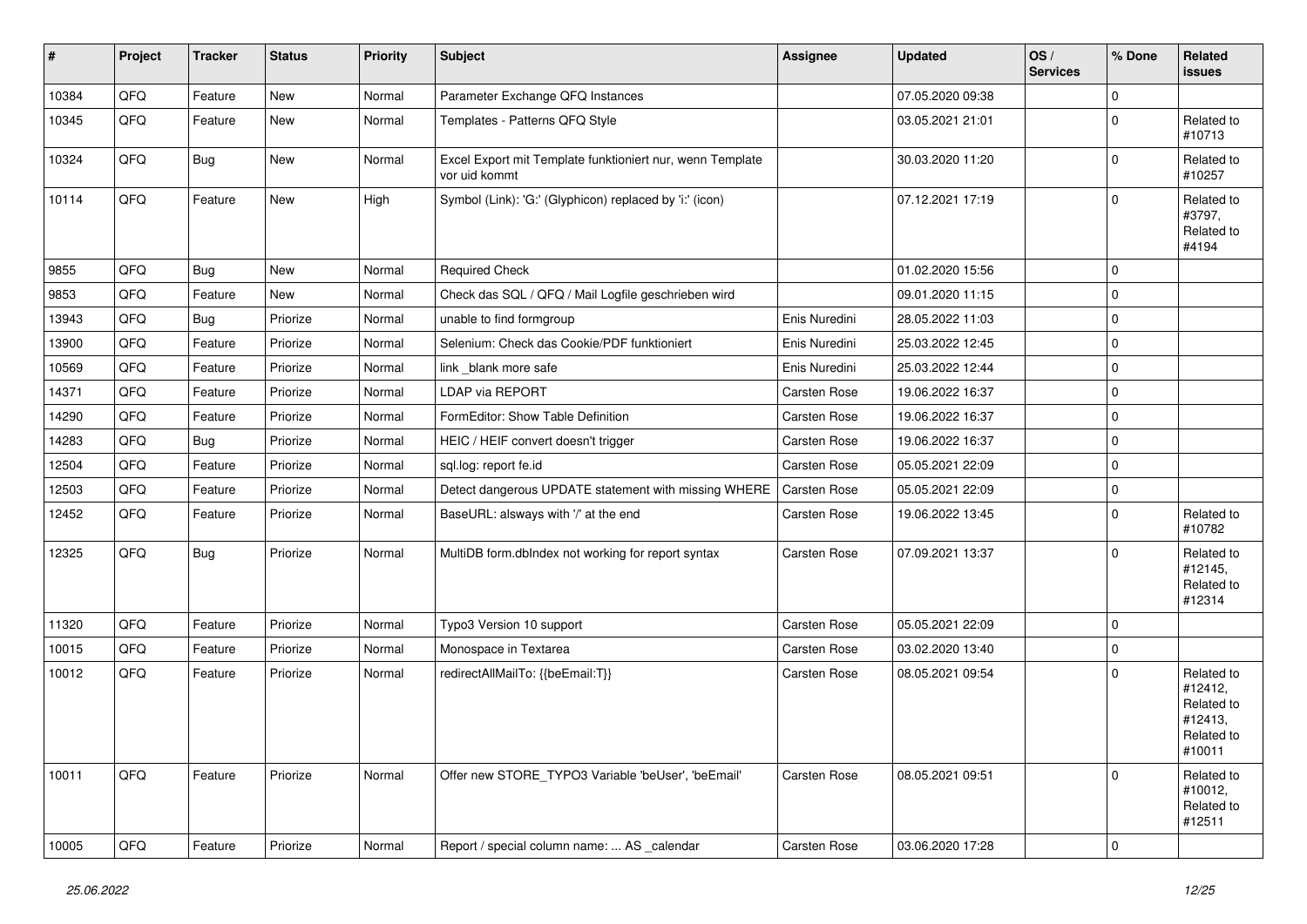| $\vert$ # | Project | <b>Tracker</b> | <b>Status</b> | <b>Priority</b> | Subject                                                                                                  | <b>Assignee</b>     | <b>Updated</b>   | OS/<br><b>Services</b> | % Done       | Related<br><b>issues</b>                                                |
|-----------|---------|----------------|---------------|-----------------|----------------------------------------------------------------------------------------------------------|---------------------|------------------|------------------------|--------------|-------------------------------------------------------------------------|
| 9975      | QFQ     | Bug            | Priorize      | Normal          | Dropdown Menu: 'r:3' broken                                                                              | Carsten Rose        | 01.02.2020 10:13 |                        | $\Omega$     |                                                                         |
| 9968      | QFQ     | Feature        | Priorize      | Normal          | Tooltip in Links for Developer                                                                           | Carsten Rose        | 01.02.2020 23:17 |                        | $\mathbf 0$  |                                                                         |
| 9958      | QFQ     | <b>Bug</b>     | Priorize      | Normal          | Broken subrecord query: no error message                                                                 | Carsten Rose        | 05.02.2021 15:15 |                        | $\Omega$     |                                                                         |
| 9947      | QFQ     | Bug            | Priorize      | Normal          | Unwanted error message if missing 'typeAheadSqlPrefetch'                                                 | <b>Carsten Rose</b> | 01.02.2020 10:13 |                        | $\mathbf 0$  |                                                                         |
| 9928      | QFQ     | Feature        | Priorize      | Normal          | SpecialColumnName: a) Deprecated: ' AS "_+tag " ', b)<br>New: ' AS "_ <tag1><tag2>"'</tag2></tag1>       | Carsten Rose        | 01.02.2020 23:17 |                        | $\Omega$     | Related to<br>#9929                                                     |
| 9900      | QFQ     | Feature        | Priorize      | Normal          | Generic API Call: tt-content record >> JSON                                                              | <b>Carsten Rose</b> | 01.02.2020 10:13 |                        | $\mathbf 0$  |                                                                         |
| 9862      | QFQ     | <b>Bug</b>     | Priorize      | Normal          | Failed writing to sql mail qfq.log should throw an exception                                             | <b>Carsten Rose</b> | 01.02.2020 10:13 |                        | $\Omega$     |                                                                         |
| 9834      | QFQ     | Bug            | Priorize      | Normal          | Input elements with tag 'disabled' are missing on<br>form-submit: server option 'processReadOnly' broken | Carsten Rose        | 07.12.2021 16:43 |                        | $\mathbf 0$  | Related to<br>#9691.<br>Related to<br>#5305, Has<br>duplicate<br>#12331 |
| 9668      | QFQ     | Feature        | Priorize      | Normal          | Form.mode: rename 'hidden' to 'hide'                                                                     | Carsten Rose        | 05.05.2021 22:14 |                        | $\Omega$     | Related to<br>#6437                                                     |
| 9534      | QFQ     | <b>Bug</b>     | Priorize      | Urgent          | FE.type=upload: 'Unknown Mode: ID"                                                                       | <b>Carsten Rose</b> | 03.05.2021 21:14 |                        | 0            | Related to<br>#9532                                                     |
| 9394      | QFQ     | Feature        | Priorize      | Normal          | REST: allow for non numerical ids in get requests                                                        | <b>Carsten Rose</b> | 05.05.2021 22:10 |                        | $\mathbf 0$  |                                                                         |
| 9346      | QFQ     | Feature        | Priorize      | Normal          | beforeSave: check if an upload is given                                                                  | <b>Carsten Rose</b> | 11.06.2021 21:18 |                        | $\Omega$     |                                                                         |
| 9173      | QFQ     | <b>Bug</b>     | Priorize      | Urgent          | Stale Record Lock: Firefox                                                                               | Carsten Rose        | 03.05.2021 21:14 |                        | $\mathbf 0$  | Related to<br>#9789                                                     |
| 9121      | QFQ     | Bug            | Priorize      | High            | sip links have r and __dbIndexData set                                                                   | Carsten Rose        | 12.06.2021 10:41 |                        | $\Omega$     |                                                                         |
| 8963      | QFQ     | Feature        | Priorize      | Normal          | Setting values in a store: flexible way                                                                  | Carsten Rose        | 05.05.2021 22:10 |                        | $\mathbf{0}$ | Related to<br>#8975                                                     |
| 8585      | QFQ     | Feature        | Priorize      | Normal          | Enhance Error message for 'unknown form'                                                                 | <b>Carsten Rose</b> | 01.02.2020 10:13 |                        | $\Omega$     |                                                                         |
| 8584      | QFQ     | Feature        | Priorize      | Normal          | FE 'Action' - never assign to Container (except Template<br>Group)                                       | Carsten Rose        | 01.02.2020 10:13 |                        | $\mathbf{0}$ |                                                                         |
| 8277      | QFQ     | Feature        | Priorize      | Normal          | fe.parameter.default=                                                                                    | <b>Carsten Rose</b> | 01.02.2020 23:17 |                        | 0            | Related to<br>#8113                                                     |
| 8204      | QFQ     | Feature        | Priorize      | High            | Position 'required mark'                                                                                 | Carsten Rose        | 16.06.2021 13:44 |                        | $\Omega$     |                                                                         |
| 8082      | QFQ     | Feature        | Priorize      | High            | Contact form without saving record                                                                       | <b>Carsten Rose</b> | 07.12.2021 15:20 |                        | $\Omega$     | Related to<br>#8587,<br><b>Blocks</b><br>#11850                         |
| 8044      | QFQ     | Feature        | Priorize      | Normal          | Transaction: a) Form, b) Report                                                                          | Carsten Rose        | 05.05.2021 22:14 |                        | $\Omega$     | Related to<br>#8043                                                     |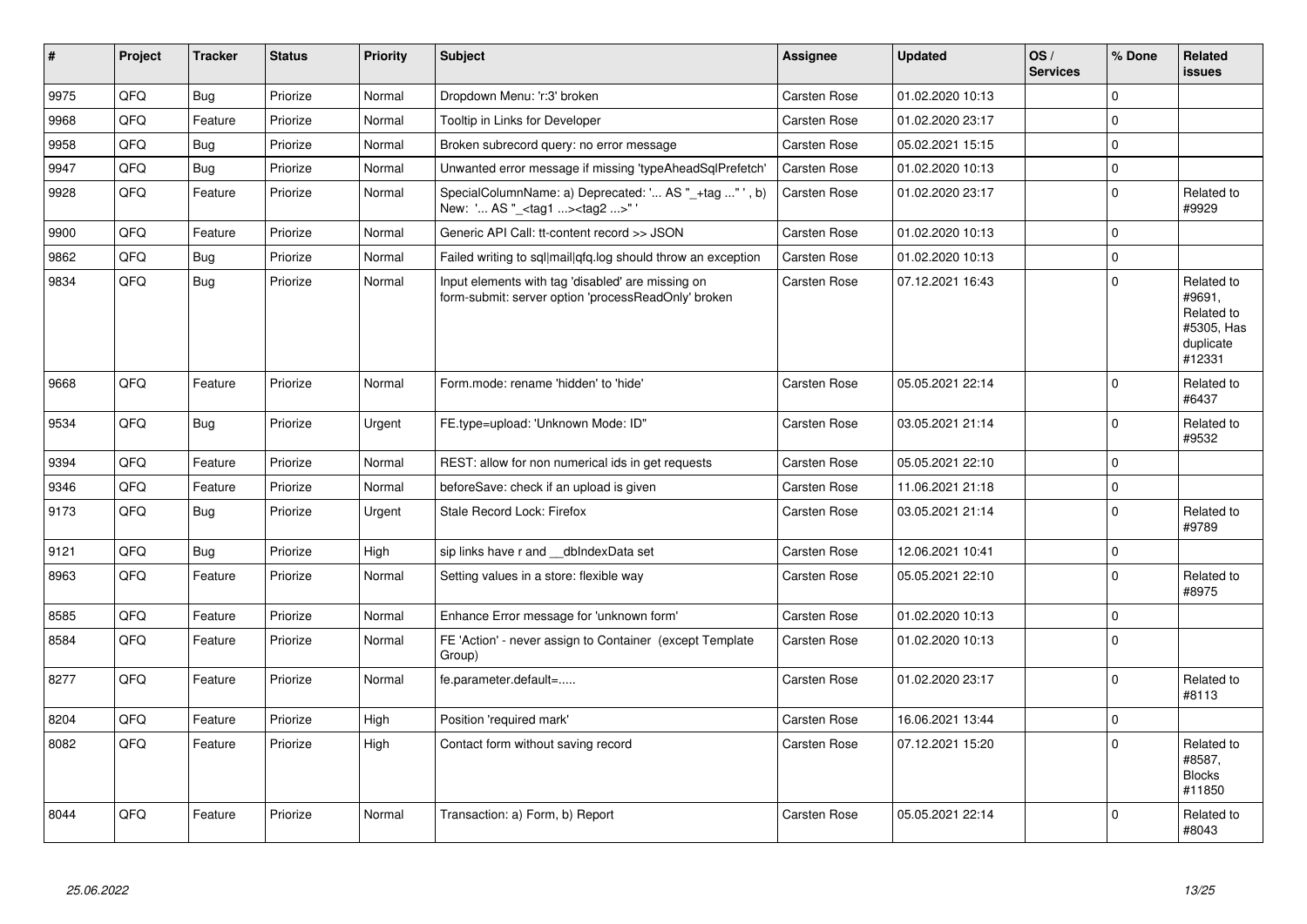| #     | Project | <b>Tracker</b> | <b>Status</b> | <b>Priority</b> | <b>Subject</b>                                                                            | <b>Assignee</b> | <b>Updated</b>   | OS/<br><b>Services</b> | % Done      | Related<br>issues   |
|-------|---------|----------------|---------------|-----------------|-------------------------------------------------------------------------------------------|-----------------|------------------|------------------------|-------------|---------------------|
| 8037  | QFQ     | Bug            | Priorize      | Normal          | FE.type=upload (advanced mode): {{slaveld:V}} missing<br>during dynamic update            | Carsten Rose    | 01.02.2020 10:13 |                        | $\Omega$    |                     |
| 8034  | QFQ     | Feature        | Priorize      | Normal          | FormElement 'data': 22.22.2222 should not be accepted                                     | Carsten Rose    | 01.02.2020 10:13 |                        | $\mathbf 0$ |                     |
| 7656  | QFQ     | <b>Bug</b>     | Priorize      | Normal          | FE with required, 'pattern' and 'extraButtonLock': always<br>complain about missing value | Carsten Rose    | 01.02.2020 10:13 |                        | $\Omega$    |                     |
| 7630  | QFQ     | Feature        | Priorize      | Normal          | detailed error message for simple upload                                                  | Carsten Rose    | 01.02.2020 10:13 |                        | $\mathbf 0$ |                     |
| 7616  | QFQ     | <b>Bug</b>     | Priorize      | Normal          | Selectlist with Enum & Dynamic Update                                                     | Carsten Rose    | 01.02.2020 10:13 |                        | $\mathbf 0$ |                     |
| 7522  | QFQ     | Feature        | Priorize      | Normal          | Inserting default index.html to folder (Avoid Apache<br>Indexing)                         | Carsten Rose    | 01.02.2020 10:13 |                        | $\mathbf 0$ |                     |
| 7290  | QFQ     | Feature        | Priorize      | Normal          | FormEditor: title as textarea if LEN(title)>60                                            | Carsten Rose    | 01.02.2020 10:13 |                        | $\mathbf 0$ | Blocked by<br>#7682 |
| 7217  | QFQ     | Feature        | Priorize      | Normal          | Download: notice User if `_sip=?` is missing                                              | Carsten Rose    | 01.02.2020 10:13 |                        | $\mathbf 0$ |                     |
| 6998  | QFQ     | Feature        | Priorize      | Normal          | Form: with debug=on show column information as tooltip of<br>column label                 | Carsten Rose    | 01.02.2020 10:13 |                        | $\mathbf 0$ |                     |
| 6574  | QFQ     | <b>Bug</b>     | Priorize      | Normal          | qfq.log: Fehlermeldung wurde angezeigt, aber nicht geloggt                                | Carsten Rose    | 01.02.2020 10:13 |                        | $\mathbf 0$ |                     |
| 6116  | QFQ     | <b>Bug</b>     | Priorize      | High            | value of checkbox not saved                                                               | Carsten Rose    | 07.12.2021 17:19 |                        | $\Omega$    |                     |
| 5942  | QFQ     | Feature        | Priorize      | Normal          | 'L' and 'type': append to links, generate via '_link' by using<br>'u:' .                  | Carsten Rose    | 01.02.2020 10:13 |                        | $\Omega$    |                     |
| 3867  | QFQ     | Feature        | Priorize      | Normal          | Readonly Formular: Template Groups add/delete<br>ausbeldnen                               | Carsten Rose    | 05.05.2021 22:12 |                        | $\Omega$    |                     |
| 3782  | QFQ     | <b>Bug</b>     | Priorize      | Normal          | Bei fehlerhafter Eingabe (z.B. Datum) sollte das erwartete<br>Format angezeigt werden     | Carsten Rose    | 01.02.2020 10:13 |                        | $\mathbf 0$ |                     |
| 10003 | QFQ     | Feature        | Priorize      | Normal          | fieldset: stronger visualize group                                                        | Benjamin Baer   | 12.02.2020 08:13 |                        | $\mathbf 0$ |                     |
| 9135  | QFQ     | Feature        | Priorize      | Normal          | Progress Bar generic / replace old hourglass download<br>popup                            | Benjamin Baer   | 03.01.2022 07:43 |                        | $\Omega$    |                     |
| 7965  | QFQ     | Feature        | Priorize      | Normal          | Input type 'text' with visual format - currency                                           | Benjamin Baer   | 03.01.2022 07:45 |                        | $\mathbf 0$ |                     |
| 7730  | QFQ     | Feature        | Priorize      | Normal          | SELECT Box: title in between                                                              | Benjamin Baer   | 01.02.2020 23:22 |                        | $\Omega$    |                     |
| 6870  | QFQ     | Feature        | Priorize      | Normal          | Click on '_link' triggers an API call                                                     | Benjamin Baer   | 03.01.2022 08:25 |                        | $\mathbf 0$ |                     |
| 6801  | QFQ     | Feature        | Priorize      | Normal          | Fabric: Maximize / FullIscreen                                                            | Benjamin Baer   | 21.03.2022 09:56 |                        | $\mathbf 0$ |                     |
| 6566  | QFQ     | Bug            | Priorize      | Normal          | Link Function 'delete': provided parameter missing on page<br>reload                      | Benjamin Baer   | 03.01.2022 08:08 |                        | $\mathbf 0$ |                     |
| 6224  | QFQ     | Feature        | Priorize      | Normal          | Dynamic update: fade in/out fields                                                        | Benjamin Baer   | 21.03.2022 09:50 |                        | $\mathbf 0$ |                     |
| 6140  | QFQ     | Bug            | Priorize      | Normal          | QFQ DnD Sort: Locked fields                                                               | Benjamin Baer   | 21.03.2022 09:56 |                        | $\mathbf 0$ |                     |
| 5562  | QFQ     | Feature        | Priorize      | Normal          | Drag'n'Drop fuer Uploads                                                                  | Benjamin Baer   | 21.03.2022 09:52 |                        | $\mathbf 0$ | Related to<br>#9706 |
| 5366  | QFQ     | Feature        | Priorize      | Normal          | Saving with keyboard shortcuts                                                            | Benjamin Baer   | 21.03.2022 09:47 |                        | $\mathbf 0$ |                     |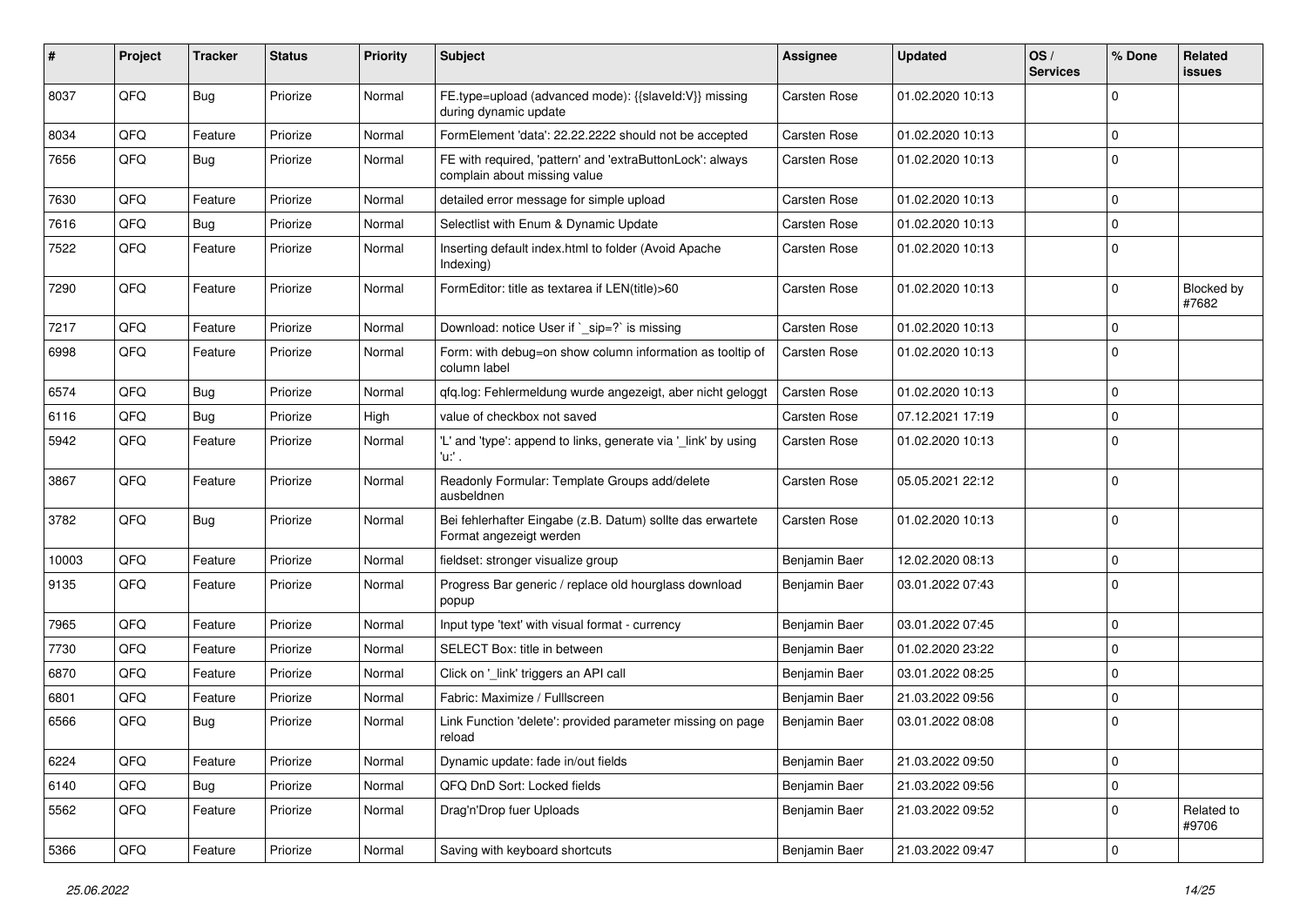| $\vert$ # | Project | <b>Tracker</b> | <b>Status</b> | <b>Priority</b> | <b>Subject</b>                                                                                      | Assignee            | <b>Updated</b>   | OS/<br><b>Services</b> | % Done      | <b>Related</b><br><b>issues</b>                                                                                                                                       |
|-----------|---------|----------------|---------------|-----------------|-----------------------------------------------------------------------------------------------------|---------------------|------------------|------------------------|-------------|-----------------------------------------------------------------------------------------------------------------------------------------------------------------------|
| 4457      | QFQ     | <b>Bug</b>     | Priorize      | Normal          | typeahead: pressing return to select an item, saves the form<br>and closes the form.                | Benjamin Baer       | 03.01.2022 08:01 |                        | $\Omega$    | Related to<br>#4398                                                                                                                                                   |
| 2665      | QFQ     | <b>Bug</b>     | Priorize      | Normal          | Dynamic Update funktioniert nicht, wenn beim<br>entsprechenden FormElement eine size angegeben ist. | Benjamin Baer       | 03.01.2022 08:12 |                        | 30          |                                                                                                                                                                       |
| 14320     | QFQ     | Feature        | ToDo          | Normal          | Allow specific HTML Tags and Attributes: general, TinyMCE                                           | Enis Nuredini       | 17.06.2022 10:44 |                        | $\mathbf 0$ | Related to<br>#12664,<br>Related to<br>#12039,<br>Related to<br>#11702,<br>Related to<br>#7239,<br>Related to<br>#3708,<br>Related to<br>#3646,<br>Related to<br>#880 |
| 14303     | QFQ     | Bug            | ToDo          | Normal          | datetime broken with picker                                                                         | Enis Nuredini       | 17.06.2022 09:02 |                        | $\Omega$    | Related to<br>#12630                                                                                                                                                  |
| 13899     | QFQ     | <b>Bug</b>     | ToDo          | Normal          | Selenium: zum laufen bringen                                                                        | Enis Nuredini       | 25.03.2022 10:24 |                        | $\mathbf 0$ |                                                                                                                                                                       |
| 12262     | QFQ     | Feature        | ToDo          | Normal          | Form buttons on top: more customable                                                                | Enis Nuredini       | 17.06.2022 10:44 |                        | $\mathbf 0$ | Related to<br>#13945, Has<br>duplicate<br>#4046, Has<br>duplicate<br>#10080                                                                                           |
| 12463     | QFQ     | Bug            | ToDo          | High            | QFQ Function: 'function' and 'sql' on same level - output of<br>sql is shown two times.             | Carsten Rose        | 15.12.2021 16:31 |                        | $\Omega$    |                                                                                                                                                                       |
| 12395     | QFQ     | <b>Bug</b>     | ToDo          | High            | QFQ Function: Result two times shown                                                                | Carsten Rose        | 18.02.2022 08:59 |                        | $\mathbf 0$ |                                                                                                                                                                       |
| 7602      | QFQ     | Feature        | ToDo          | High            | Multi Select: with checkboxes                                                                       | Benjamin Baer       | 22.03.2022 09:07 |                        | 0           |                                                                                                                                                                       |
| 12508     | QFQ     | Bug            | In Progress   | High            | qfq Form: sendMail                                                                                  | Karin Niffeler      | 19.03.2022 17:48 |                        | $\mathbf 0$ |                                                                                                                                                                       |
| 12630     | QFQ     | Feature        | In Progress   | Normal          | Input: date[time]: min / max values                                                                 | Enis Nuredini       | 20.06.2022 18:31 |                        | $\mathbf 0$ | Related to<br>#10096,<br>Related to<br>#14302,<br>Related to<br>#14303                                                                                                |
| 14323     | QFQ     | Bug            | In Progress   | Normal          | Report: render=both single - no impact                                                              | <b>Carsten Rose</b> | 19.06.2022 18:31 |                        | $\mathbf 0$ |                                                                                                                                                                       |
| 14175     | QFQ     | Bug            | In Progress   | Normal          | Opening a form with no QFQ Session cookie fails                                                     | Carsten Rose        | 03.06.2022 10:40 |                        | $\mathbf 0$ |                                                                                                                                                                       |
| 13330     | QFQ     | Feature        | In Progress   | Normal          | Multi Form: Upload                                                                                  | <b>Carsten Rose</b> | 07.11.2021 12:40 |                        | 50          | Related to<br>#9706                                                                                                                                                   |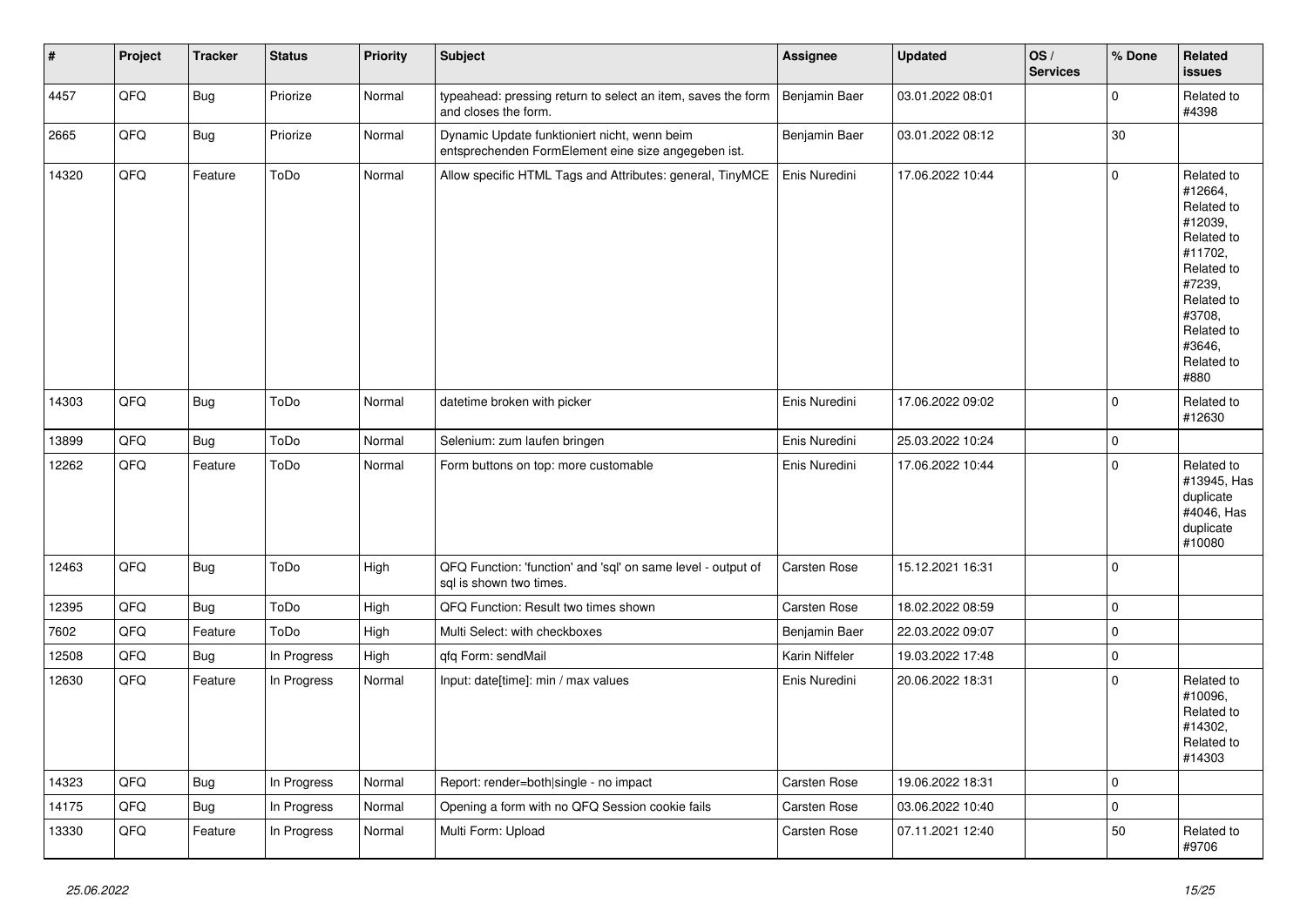| $\vert$ # | Project | <b>Tracker</b> | <b>Status</b>              | <b>Priority</b> | <b>Subject</b>                                                           | <b>Assignee</b>     | <b>Updated</b>   | OS/<br><b>Services</b> | % Done      | Related<br>issues                                                                                                              |
|-----------|---------|----------------|----------------------------|-----------------|--------------------------------------------------------------------------|---------------------|------------------|------------------------|-------------|--------------------------------------------------------------------------------------------------------------------------------|
| 12440     | QFQ     | Feature        | In Progress                | Normal          | Typo3 V10 upgrade (durchfuehren und testen)                              | <b>Carsten Rose</b> | 21.03.2022 09:53 |                        | 50          | Related to<br>#12357,<br>Related to<br>#12067,<br>Related to<br>#10661                                                         |
| 12439     | QFQ     | Feature        | In Progress                | Normal          | TinyMCE Paste from Word & Character Count/Limit                          | <b>Carsten Rose</b> | 05.05.2021 22:15 |                        | $\mathbf 0$ |                                                                                                                                |
| 11980     | QFQ     | Feature        | In Progress                | Normal          | protected verzeichnis MUSS geschützt werden                              | <b>Carsten Rose</b> | 07.09.2021 13:30 |                        | 0           |                                                                                                                                |
| 11517     | QFQ     | <b>Bug</b>     | In Progress                | Normal          | extraButtonInfo Broken for multiple FormElements                         | Carsten Rose        | 12.05.2022 13:12 |                        | $\mathbf 0$ | Related to<br>#7890,<br>Related to<br>#3811, Has<br>duplicate<br>#10905, Has<br>duplicate<br>#10553, Has<br>duplicate<br>#6779 |
| 11076     | QFQ     | Feature        | In Progress                | Normal          | SELECT  AS _websocket                                                    | Carsten Rose        | 30.08.2020 17:49 |                        | $\mathbf 0$ |                                                                                                                                |
| 10793     | QFQ     | Feature        | In Progress                | Normal          | <b>Update NPM Packages</b>                                               | Carsten Rose        | 07.09.2021 13:25 |                        | $30\,$      |                                                                                                                                |
| 10661     | QFQ     | <b>Bug</b>     | In Progress                | Normal          | Typo3 Warnungen                                                          | Carsten Rose        | 07.09.2021 13:23 |                        | $\mathbf 0$ | Related to<br>#12440                                                                                                           |
| 10443     | QFQ     | Feature        | In Progress                | Normal          | Konzept_api / _live                                                      | Carsten Rose        | 07.05.2020 09:39 |                        | 0           |                                                                                                                                |
| 9789      | QFQ     | <b>Bug</b>     | In Progress                | High            | Record Lock: release to early on 'leave page'                            | Carsten Rose        | 10.01.2022 09:25 |                        | 100         | Related to<br>#10081,<br>Related to<br>#9173,<br>Related to<br>#8702                                                           |
| 9691      | QFQ     | <b>Bug</b>     | In Progress                | Normal          | Checkbox: dynamic update > readonly                                      | <b>Carsten Rose</b> | 01.02.2020 23:22 |                        | 50          | Related to<br>#9834                                                                                                            |
| 9517      | QFQ     | Feature        | In Progress                | High            | Input multiple tags with typeahead                                       | Carsten Rose        | 03.05.2021 21:14 |                        | 40          | Related to<br>#10150                                                                                                           |
| 6250      | QFQ     | Feature        | In Progress                | Normal          | Enhance layout: a) Subrecord, b) Subrecord-Title                         | Carsten Rose        | 01.02.2020 23:22 |                        | $\mathbf 0$ | Related to<br>#5391                                                                                                            |
| 5695      | QFQ     | Feature        | In Progress                | Normal          | Multiform                                                                | Carsten Rose        | 02.01.2021 18:38 |                        | 0           |                                                                                                                                |
| 4194      | QFQ     | Feature        | In Progress                | Normal          | Bootstrap 4 ist jetzt offiziel                                           |                     | 03.05.2021 20:47 |                        | 0           | Related to<br>#10114                                                                                                           |
| 13566     | QFQ     | Feature        | Ready to sync<br>(develop) | Normal          | Delete config-example.qfq.php file                                       | Carsten Rose        | 23.12.2021 09:25 |                        | 0           |                                                                                                                                |
| 8316      | QFQ     | <b>Bug</b>     | Feedback                   | Normal          | Documentation/Behaviour for Nested Queries and<br>Record-Store confusing | Nicola Chiapolini   | 20.11.2019 09:14 |                        | 0           |                                                                                                                                |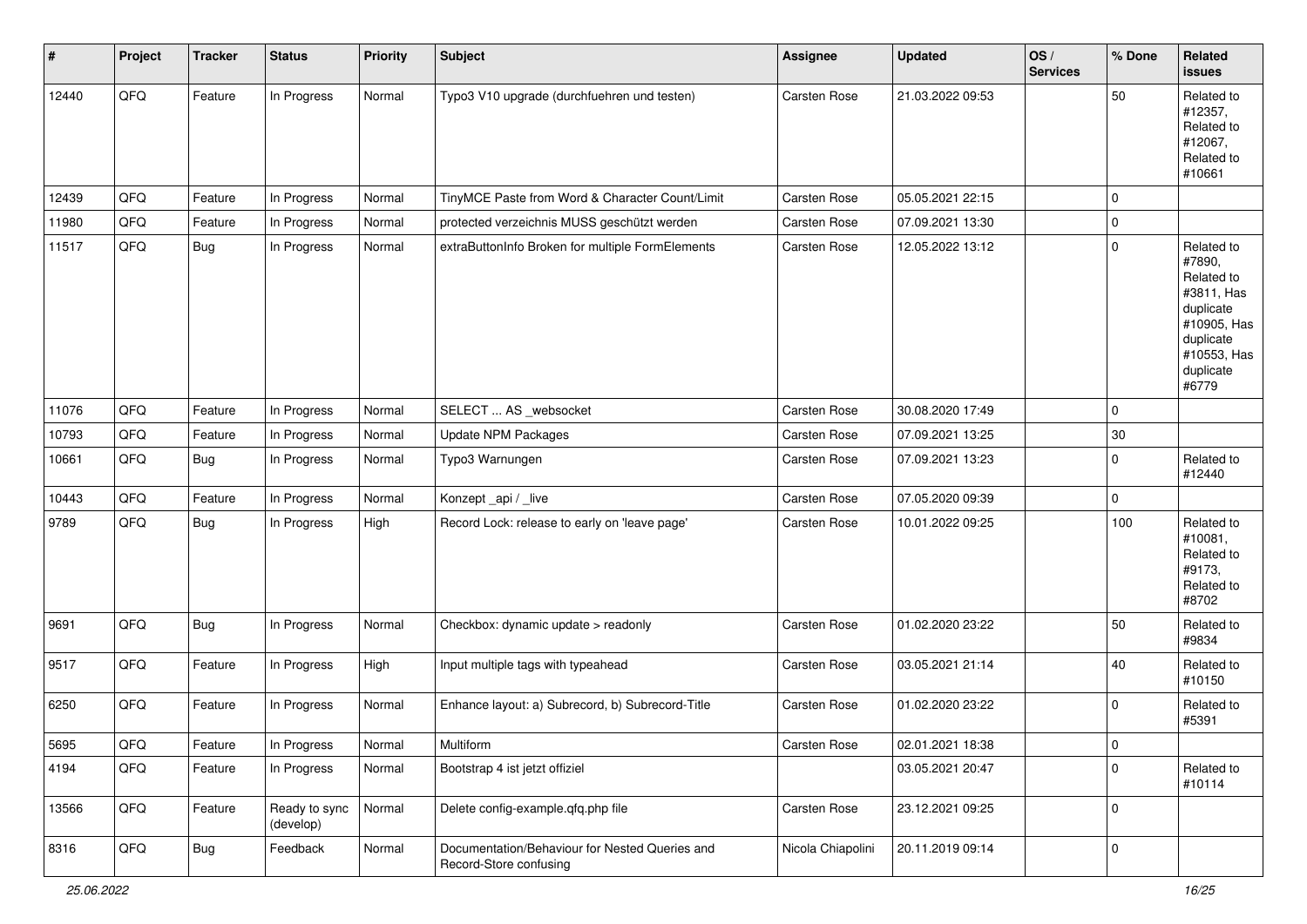| #     | Project | <b>Tracker</b> | <b>Status</b>     | <b>Priority</b> | <b>Subject</b>                                                                       | <b>Assignee</b>     | <b>Updated</b>   | OS/<br><b>Services</b> | % Done      | Related<br>issues                                                     |
|-------|---------|----------------|-------------------|-----------------|--------------------------------------------------------------------------------------|---------------------|------------------|------------------------|-------------|-----------------------------------------------------------------------|
| 10124 | QFQ     | Feature        | Feedback          | Normal          | qfq AAI-Login                                                                        | Karin Niffeler      | 07.05.2020 09:36 |                        | $\Omega$    |                                                                       |
| 13767 | QFQ     | <b>Bug</b>     | Feedback          | Normal          | date/time-picker: required shows up/down button orange                               | Enis Nuredini       | 16.05.2022 23:16 |                        | $\mathbf 0$ |                                                                       |
| 13572 | QFQ     | Feature        | Feedback          | Normal          | Form Load: misleading error message on trying to load non<br>existent primary record | Enis Nuredini       | 16.05.2022 23:16 |                        | 100         |                                                                       |
| 11630 | QFQ     | <b>Bug</b>     | Feedback          | High            | Bitte check ob CALL() in 20.11.0 noch so funktioniert wie in<br>20.4.1               | Enis Nuredini       | 28.05.2022 13:45 |                        | $\mathbf 0$ | Related to<br>#11325                                                  |
| 10782 | QFQ     | Feature        | Feedback          | Normal          | Tiny MCE: Image Upload                                                               | Enis Nuredini       | 16.05.2022 23:16 |                        | $\Omega$    | Related to<br>#12452                                                  |
| 9052  | QFQ     | Feature        | Feedback          | High            | Report: CodeMirror with SQL Syntax Highlight in FE                                   | Enis Nuredini       | 08.06.2022 10:25 |                        | $\Omega$    |                                                                       |
| 11347 | QFQ     | <b>Bug</b>     | Feedback          | Normal          | If Bedingungen funktionieren nicht korrekt                                           | Christoph Fuchs     | 21.03.2021 20:37 |                        | 0           |                                                                       |
| 12584 | QFQ     | Feature        | Feedback          | Normal          | T3 v10 migration script: replace alias-patterns (v11)                                | Carsten Rose        | 28.05.2022 11:12 |                        | 100         |                                                                       |
| 12546 | QFQ     | <b>Bug</b>     | Feedback          | Normal          | Branch 'Development' - Unit Tests mit dirty workaround<br>angepasst                  | Carsten Rose        | 19.03.2022 17:48 |                        | 0           |                                                                       |
| 5894  | QFQ     | Feature        | Feedback          | Normal          | Typeahead in Report: show/hide rows dynamically                                      | Carsten Rose        | 18.02.2022 08:50 |                        | $\Omega$    | Related to<br>#5893.<br>Related to<br>#5885                           |
| 9898  | QFQ     | <b>Bug</b>     | Feedback          | Normal          | Formular trotz Timeout gespeichert                                                   | Benjamin Baer       | 01.02.2020 15:56 |                        | $\Omega$    |                                                                       |
| 9548  | QFQ     | Feature        | Feedback          | High            | FormElement: Pattern mismatch - optional report only on<br>focus lost                | Benjamin Baer       | 03.05.2021 21:14 |                        | $\Omega$    |                                                                       |
| 9535  | QFQ     | <b>Bug</b>     | Feedback          | Normal          | Report:  AS '_vertical' - column to wide - vertical >> rot45,<br>rot90               | Benjamin Baer       | 01.02.2020 15:56 |                        | $\mathbf 0$ |                                                                       |
| 13608 | QFQ     | Feature        | Some day<br>maybe | Normal          | Automatic Browser Language Redirect                                                  | Enis Nuredini       | 17.06.2022 08:35 |                        | $\pmb{0}$   |                                                                       |
| 3613  | QFQ     | <b>Bug</b>     | Some day<br>maybe | Normal          | note /note unchecked -> note div (col-md) wird weiterhin<br>gerendert                | Elias Villiger      | 01.02.2020 23:19 |                        | 100         |                                                                       |
| 12611 | QFQ     | Feature        | Some day<br>maybe | Normal          | Refactoring: Bootstrap with Lazy Loading                                             | Carsten Rose        | 08.06.2022 10:37 |                        | $\Omega$    | Related to<br>#12490,<br>Related to<br>#10013,<br>Related to<br>#7732 |
| 12337 | QFQ     | Feature        | Some day<br>maybe | Normal          | Database.php: better caching                                                         | Carsten Rose        | 16.09.2021 15:10 |                        | $\Omega$    |                                                                       |
| 12315 | QFQ     | Feature        | Some day<br>maybe | Normal          | Form History (Diffs) / Backups                                                       | Carsten Rose        | 16.09.2021 15:10 |                        | $\mathbf 0$ |                                                                       |
| 11323 | QFQ     | Feature        | Some day<br>maybe | Normal          | Report Frontend Editor Modal + Codemirror                                            | <b>Carsten Rose</b> | 16.09.2021 15:10 |                        | $\Omega$    | Related to<br>#11036                                                  |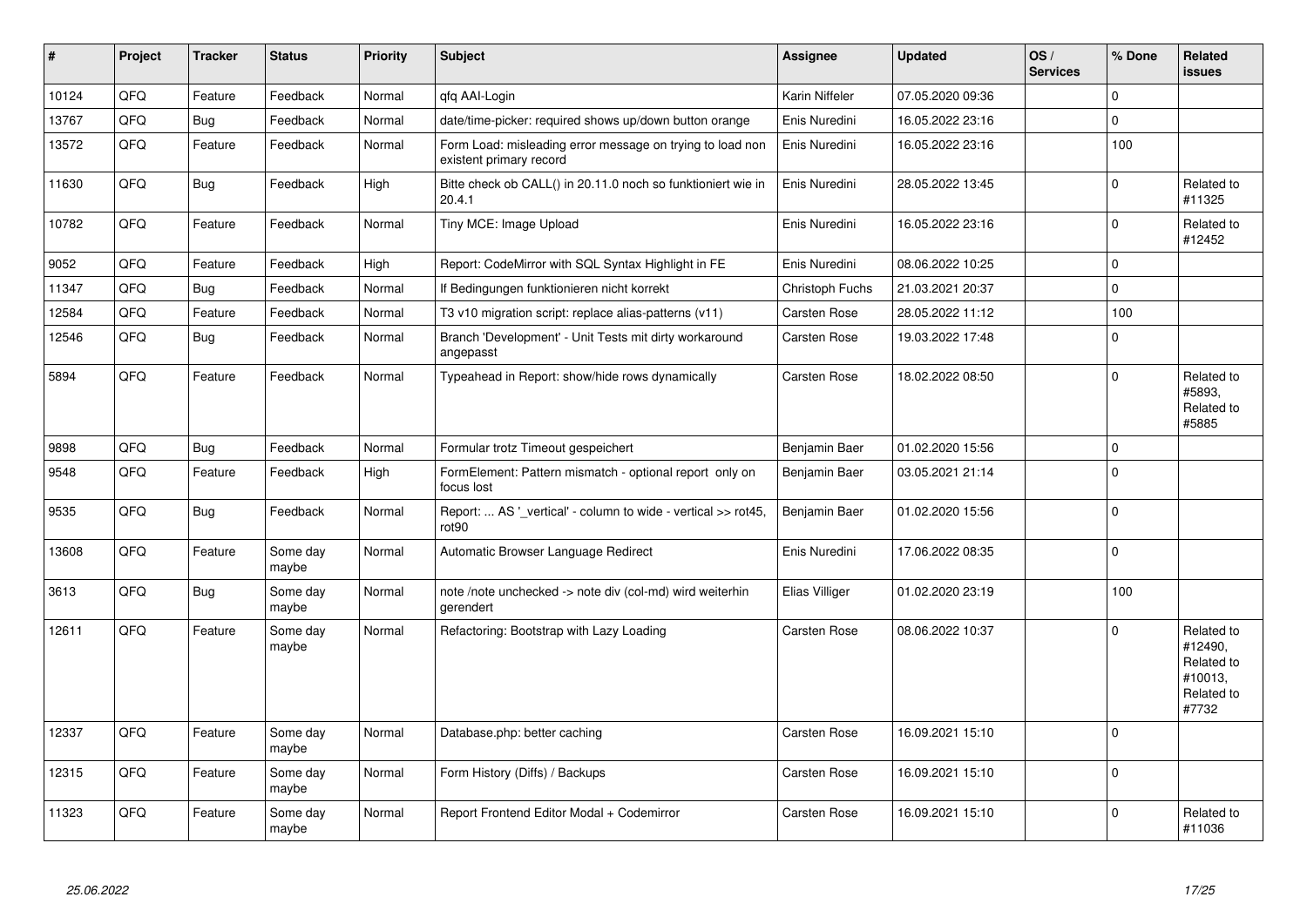| $\vert$ # | Project | <b>Tracker</b> | <b>Status</b>     | <b>Priority</b> | <b>Subject</b>                                                          | Assignee            | <b>Updated</b>   | OS/<br><b>Services</b> | % Done      | Related<br>issues                                                     |
|-----------|---------|----------------|-------------------|-----------------|-------------------------------------------------------------------------|---------------------|------------------|------------------------|-------------|-----------------------------------------------------------------------|
| 11322     | QFQ     | Feature        | Some day<br>maybe | Normal          | Form Element JSON - (multiline parameter field)                         | <b>Carsten Rose</b> | 16.09.2021 15:10 |                        | $\Omega$    |                                                                       |
| 11217     | QFQ     | Feature        | Some day<br>maybe | Normal          | <b>Extend Script Functionality</b>                                      | Carsten Rose        | 16.09.2021 15:10 |                        | 0           |                                                                       |
| 11036     | QFQ     | Feature        | Some day<br>maybe | Normal          | inline report editor permissions                                        | Carsten Rose        | 16.09.2021 15:09 |                        | $\pmb{0}$   | Related to<br>#11323                                                  |
| 10745     | QFQ     | Feature        | Some day<br>maybe | Normal          | Tablesorter Excel Export                                                | <b>Carsten Rose</b> | 16.09.2021 15:09 |                        | $\Omega$    |                                                                       |
| 10716     | QFQ     | Feature        | Some day<br>maybe | Normal          | Business Logic mit Externen Skripten                                    | Carsten Rose        | 16.09.2021 15:10 |                        | 0           | Related to<br>#10713,<br>Related to<br>#8217                          |
| 10116     | QFQ     | Feature        | Some day<br>maybe | Normal          | TypeAhead: Tag - show inside 'input' element                            | <b>Carsten Rose</b> | 16.09.2021 15:09 |                        | $\mathbf 0$ |                                                                       |
| 10095     | QFQ     | Feature        | Some day<br>maybe | Normal          | Generic Gitlab Integration into QFQ                                     | Carsten Rose        | 16.09.2021 15:10 |                        | $\mathbf 0$ |                                                                       |
| 10013     | QFG     | Feature        | Some day<br>maybe | Normal          | FE.typ=editor: CodeMirror                                               | Carsten Rose        | 08.06.2022 10:37 |                        | $\Omega$    | Related to<br>#12611,<br>Related to<br>#12490,<br>Related to<br>#7732 |
| 9704      | QFQ     | Feature        | Some day<br>maybe | Normal          | Thumbnails Generieren beim Splitten von PDF Files                       | <b>Carsten Rose</b> | 11.12.2019 16:01 |                        | $\Omega$    |                                                                       |
| 9669      | QFQ     | <b>Bug</b>     | Some day<br>maybe | Normal          | Checkbox / Template Group: radio/checkbox visible broken<br>after 'add' | Carsten Rose        | 16.06.2021 13:47 |                        | 0           | Related to<br>#8091                                                   |
| 9579      | QFQ     | Feature        | Some day<br>maybe | Normal          | Multiform with Process Row                                              | Carsten Rose        | 11.12.2019 16:01 |                        | 0           |                                                                       |
| 9281      | QFQ     | <b>Bug</b>     | Some day<br>maybe | Normal          | Allow STRICT_TRANS_TABLES                                               | Carsten Rose        | 02.01.2021 18:43 |                        | $\mathbf 0$ |                                                                       |
| 8894      | QFQ     | Feature        | Some day<br>maybe | Normal          | Documentation Tags Usable in QFQ Application                            | Carsten Rose        | 11.12.2019 16:01 |                        | $\mathbf 0$ |                                                                       |
| 8892      | QFQ     | Feature        | Some day<br>maybe | Normal          | Display and Edit SQL Comments in Form Editor                            | <b>Carsten Rose</b> | 11.12.2019 16:01 |                        | $\Omega$    |                                                                       |
| 8586      | QFQ     | Feature        | Some day<br>maybe | Normal          | QFQ: Enhance Error message for 'record not found'                       | Carsten Rose        | 16.09.2021 15:10 |                        | $\mathbf 0$ |                                                                       |
| 8520      | QFQ     | Feature        | Some day<br>maybe | Normal          | Bring QFQ to Composer                                                   | Carsten Rose        | 16.09.2021 15:10 |                        | $\mathbf 0$ |                                                                       |
| 8106      | QFQ     | Bug            | Some day<br>maybe | Normal          | Dynamic Update: Feld kann nicht auf empty zurückgesetzt<br>werden       | Carsten Rose        | 11.12.2019 16:01 |                        | $\mathbf 0$ |                                                                       |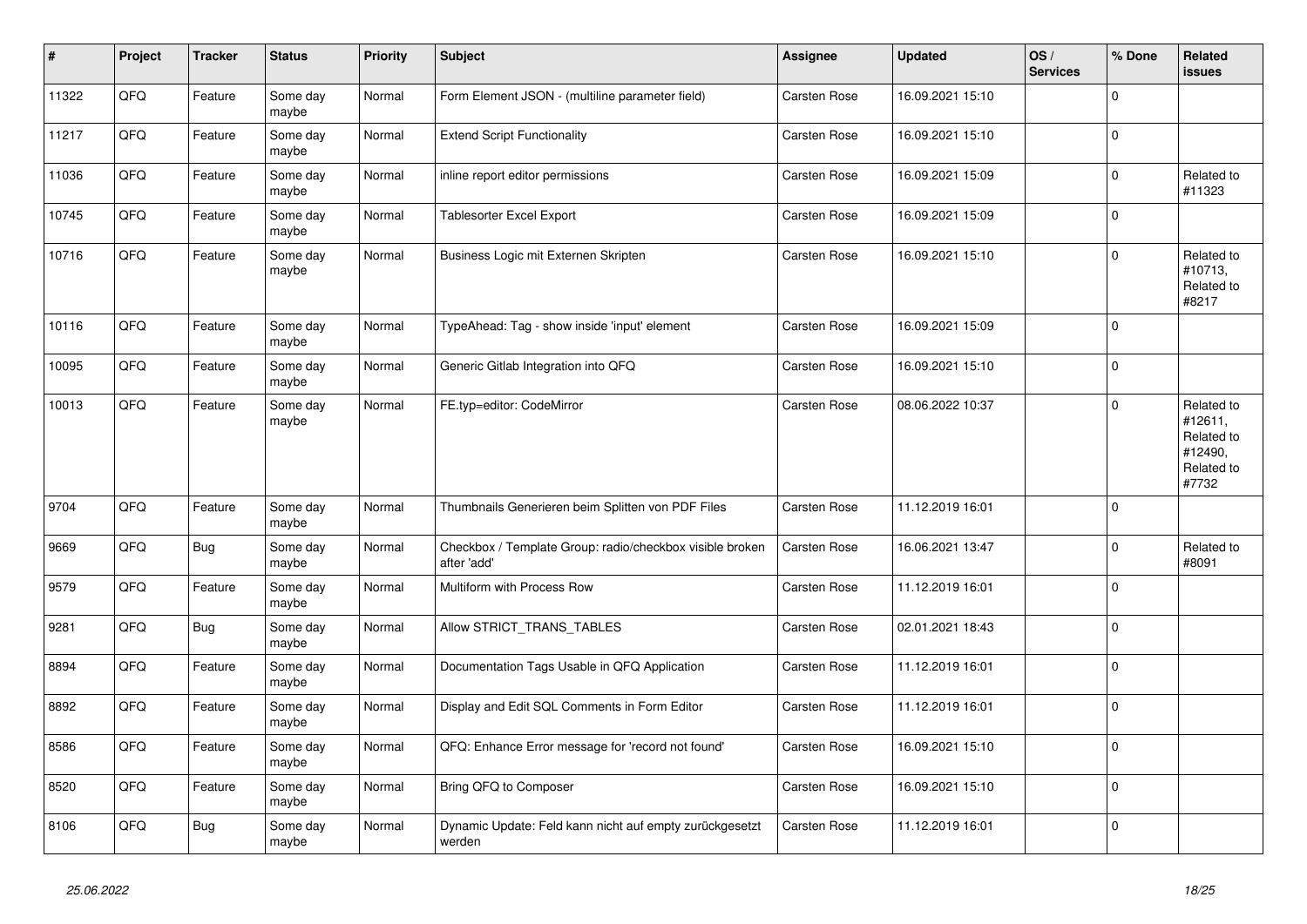| #    | Project | <b>Tracker</b> | <b>Status</b>     | <b>Priority</b> | <b>Subject</b>                                                                                 | Assignee            | <b>Updated</b>   | OS/<br><b>Services</b> | % Done      | Related<br>issues                           |
|------|---------|----------------|-------------------|-----------------|------------------------------------------------------------------------------------------------|---------------------|------------------|------------------------|-------------|---------------------------------------------|
| 8101 | QFQ     | Feature        | Some day<br>maybe | Normal          | Password hash: support further hashing methods                                                 | <b>Carsten Rose</b> | 16.09.2021 15:10 |                        | $\mathbf 0$ |                                             |
| 7456 | QFQ     | Bug            | Some day<br>maybe | Low             | Todos in Code: solve or make ticket                                                            | Carsten Rose        | 16.09.2021 15:10 |                        | $\mathbf 0$ |                                             |
| 7453 | QFQ     | Feature        | Some day<br>maybe | Normal          | import / export forms QFQ                                                                      | Carsten Rose        | 16.09.2021 15:10 |                        | $\mathbf 0$ |                                             |
| 7452 | QFQ     | Feature        | Some day<br>maybe | Normal          | automate deployment new QFQ version                                                            | Carsten Rose        | 16.09.2021 15:10 |                        | $\mathbf 0$ |                                             |
| 7336 | QFQ     | Feature        | Some day<br>maybe | Normal          | PDF Upload: disallow PDFs with specific Meta information                                       | Carsten Rose        | 11.12.2019 16:01 |                        | $\mathbf 0$ |                                             |
| 7107 | QFQ     | Feature        | Some day<br>maybe | Normal          | Showcase Registration Tool: Anmeldung / Administration :<br>Liste Anmeldungen / Emaileinaldung | Carsten Rose        | 11.12.2019 16:01 |                        | $\mathbf 0$ |                                             |
| 6715 | QFQ     | Feature        | Some day<br>maybe | Normal          | Code-Refactoring: dbArray vereinheitlichen                                                     | Carsten Rose        | 11.12.2019 16:02 |                        | $\mathbf 0$ |                                             |
| 5991 | QFQ     | <b>Bug</b>     | Some day<br>maybe | Normal          | URLs with ' ' or long parameter are problematic                                                | Carsten Rose        | 01.02.2020 23:19 |                        | $\mathbf 0$ |                                             |
| 5983 | QFQ     | Feature        | Some day<br>maybe | Normal          | Form Submit (save & update): normalize date/-time FE                                           | Carsten Rose        | 01.02.2020 23:19 |                        | $\mathbf 0$ |                                             |
| 5852 | QFQ     | Feature        | Some day<br>maybe | Normal          | Logging: mail.log / sgl.log - im FE anzeigen und via AJAX<br>aktualisieren                     | Carsten Rose        | 01.02.2020 23:19 |                        | 0           | Related to<br>#5885                         |
| 5768 | QFQ     | <b>Bug</b>     | Some day<br>maybe | Normal          | '{{pageLanguage:T}}' missing if QFQ is called via api                                          | Carsten Rose        | 01.02.2020 23:19 |                        | $\mathbf 0$ |                                             |
| 5706 | QFQ     | <b>Bug</b>     | Some day<br>maybe | Normal          | upload: fileDestination needs to be sanatized                                                  | Carsten Rose        | 01.02.2020 23:19 |                        | $\mathbf 0$ |                                             |
| 5665 | QFQ     | Feature        | Some day<br>maybe | Normal          | Versuch das '{{!' nicht mehr noetig ist.                                                       | <b>Carsten Rose</b> | 01.02.2020 23:20 |                        | $\mathbf 0$ | Related to<br>#7432,<br>Related to<br>#7434 |
| 5579 | QFQ     | Feature        | Some day<br>maybe | Normal          | Enhance Doc / Presentation: variable type 'link column type'                                   | Carsten Rose        | 01.02.2020 23:19 |                        | $\mathbf 0$ |                                             |
| 5557 | QFQ     | Bug            | Some day<br>maybe | Normal          | Form load: STORE_RECORD filled, but should be empty                                            | Carsten Rose        | 01.02.2020 23:19 |                        | $\mathbf 0$ |                                             |
| 5548 | QFQ     | Feature        | Some day<br>maybe | Normal          | 801 Textfiles/Scriptfiles als Thumbnail                                                        | Carsten Rose        | 07.03.2022 16:26 |                        | $\mathbf 0$ |                                             |
| 5480 | QFQ     | Feature        | Some day<br>maybe | Normal          | QFQ: Dokumentation mit Screenshots versehen                                                    | Carsten Rose        | 01.02.2020 23:20 |                        | $\mathbf 0$ | Related to<br>#9879                         |
| 5428 | QFQ     | Feature        | Some day<br>maybe | Normal          | secure thumbnail: late render on access.                                                       | Carsten Rose        | 01.02.2020 23:20 |                        | $\mathbf 0$ |                                             |
| 5132 | QFQ     | Feature        | Some day<br>maybe | Normal          | Error Message sendmail missing attachment: more details                                        | Carsten Rose        | 01.02.2020 23:19 |                        | $\mathbf 0$ |                                             |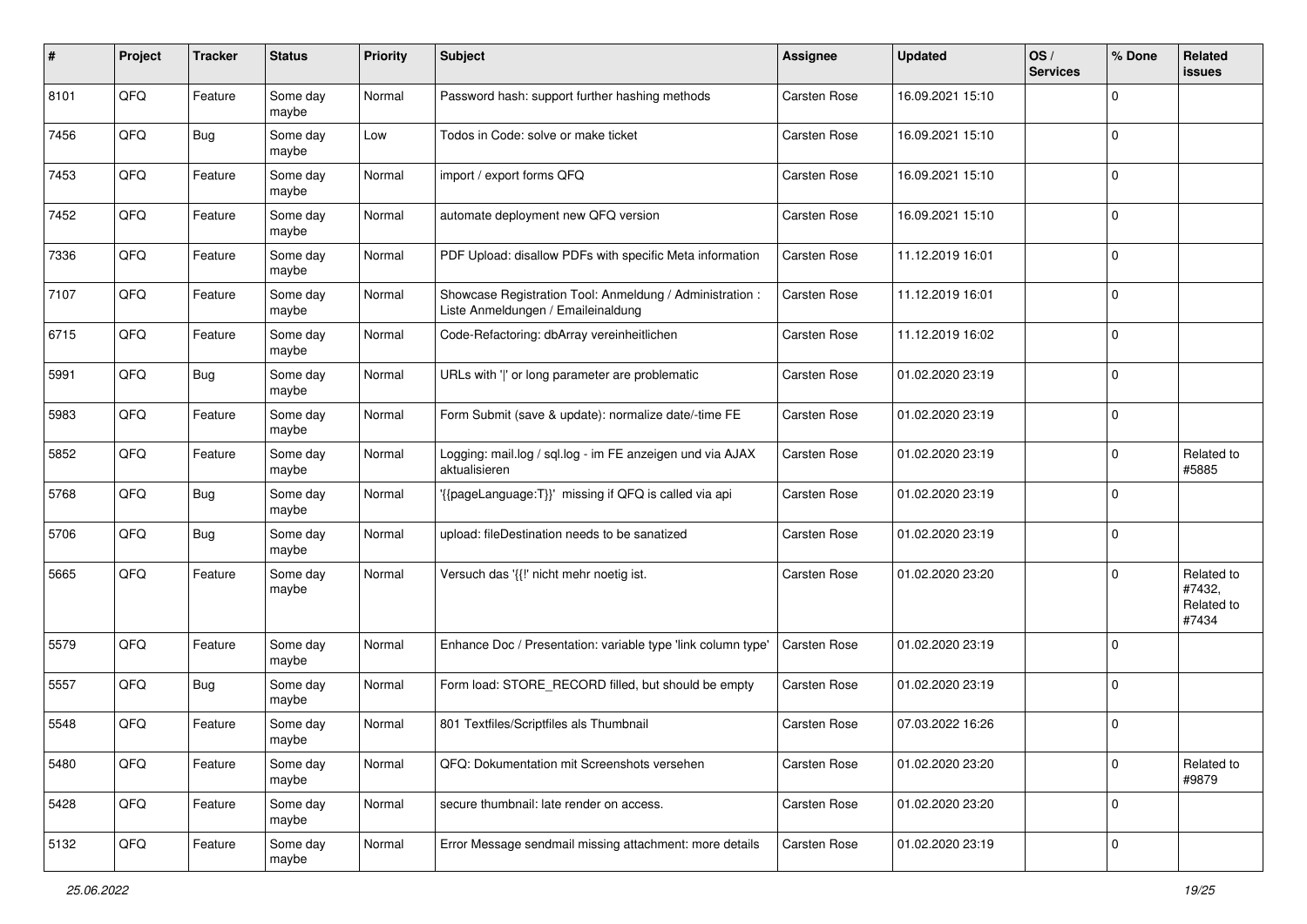| #    | Project | <b>Tracker</b> | <b>Status</b>     | <b>Priority</b> | <b>Subject</b>                                                                                                       | <b>Assignee</b>     | <b>Updated</b>   | OS/<br><b>Services</b> | % Done      | Related<br>issues                              |
|------|---------|----------------|-------------------|-----------------|----------------------------------------------------------------------------------------------------------------------|---------------------|------------------|------------------------|-------------|------------------------------------------------|
| 5021 | QFQ     | Bug            | Some day<br>maybe | Normal          | FE.typ=extra - during save displays error 'datum2' already<br>filled in STORE_SIP - the value is stored nevertheless | Carsten Rose        | 01.02.2020 23:19 |                        | $\Omega$    | Related to<br>#3875                            |
| 4956 | QFQ     | Feature        | Some day<br>maybe | Normal          | Sendmail: Benutzerdefinierte Headers                                                                                 | Carsten Rose        | 11.12.2019 16:02 |                        | $\Omega$    |                                                |
| 4872 | QFQ     | Feature        | Some day<br>maybe | Normal          | Fields of Typo3 page available in STORE_TYPO3                                                                        | Carsten Rose        | 01.02.2020 23:19 |                        | $\Omega$    |                                                |
| 4869 | QFQ     | Feature        | Some day<br>maybe | Normal          | Dynamic Update (show, hide, readonly?, required?) for<br><b>Template Group Elements</b>                              | Carsten Rose        | 01.02.2020 23:19 |                        | $\Omega$    | Related to<br>#4865                            |
| 4839 | QFQ     | Feature        | Some day<br>maybe | Normal          | qfq-handle in <head> Abschnitt</head>                                                                                | Carsten Rose        | 11.12.2019 16:02 |                        | $\Omega$    |                                                |
| 4771 | QFQ     | Bug            | Some day<br>maybe | Normal          | qfq: select-down-values empty after save (edit-form for<br>program administrators)                                   | Carsten Rose        | 01.02.2020 23:20 |                        | $\Omega$    | Related to<br>#4549, Has<br>duplicate<br>#4282 |
| 4757 | QFQ     | Feature        | Some day<br>maybe | Normal          | Test subrecord: download links ok? Links ok?                                                                         | Carsten Rose        | 01.02.2020 23:20 |                        | $\Omega$    |                                                |
| 4659 | QFQ     | Bug            | Some day<br>maybe | Normal          | infoButtonExtra                                                                                                      | Carsten Rose        | 01.02.2020 23:20 |                        | $\Omega$    |                                                |
| 4652 | QFQ     | Feature        | Some day<br>maybe | Normal          | UZH CD: Weiterleitung auf benutzerdefinierte 403/404 Seite                                                           | <b>Carsten Rose</b> | 01.02.2020 23:20 |                        | $\Omega$    |                                                |
| 4651 | QFQ     | Bug            | Some day<br>maybe | Normal          | "Loading document" Modal wird angezeigt bei uzhcd type=2<br>Ansicht                                                  | Carsten Rose        | 01.02.2020 23:20 |                        | $\Omega$    |                                                |
| 4650 | QFQ     | Feature        | Some day<br>maybe | Normal          | Convert html to doc/rtf                                                                                              | Carsten Rose        | 01.02.2020 23:20 |                        | $\mathbf 0$ | Related to<br>#10704                           |
| 4606 | QFQ     | Feature        | Some day<br>maybe | Normal          | link: qualifier to render bootstrap button                                                                           | Carsten Rose        | 01.02.2020 23:19 |                        | $\Omega$    |                                                |
| 4583 | QFQ     | Bug            | Some day<br>maybe | Normal          | Dynamic Update bei TypeAhead Feldern                                                                                 | Carsten Rose        | 01.02.2020 23:19 |                        | $\Omega$    |                                                |
| 4549 | QFQ     | Bug            | Some day<br>maybe | Normal          | TemplateGroups: FE.type SELECT loose selected value<br>after save                                                    | Carsten Rose        | 01.02.2020 23:20 |                        | $\Omega$    | Related to<br>#4548.<br>Related to<br>#4771    |
| 4528 | QFQ     | <b>Bug</b>     | Some day<br>maybe | Normal          | extraButtonLock mit SQLAhead Bug                                                                                     | Carsten Rose        | 01.02.2020 23:19 |                        | $\Omega$    |                                                |
| 4365 | QFQ     | Feature        | Some day<br>maybe | Normal          | Multi Language: new way of config                                                                                    | Carsten Rose        | 01.02.2020 23:20 |                        | 0           |                                                |
| 4349 | QFQ     | Feature        | Some day<br>maybe | Normal          | link download: downloaded external URL to<br>deliver/concatenate - check mimetipe and handle it correctly            | Carsten Rose        | 11.12.2019 16:02 |                        | $\mathbf 0$ |                                                |
| 4343 | QFQ     | Feature        | Some day<br>maybe | Normal          | Link: Classifier to add 'attributes'                                                                                 | Carsten Rose        | 01.02.2020 23:20 |                        | 0           | Related to<br>#14077                           |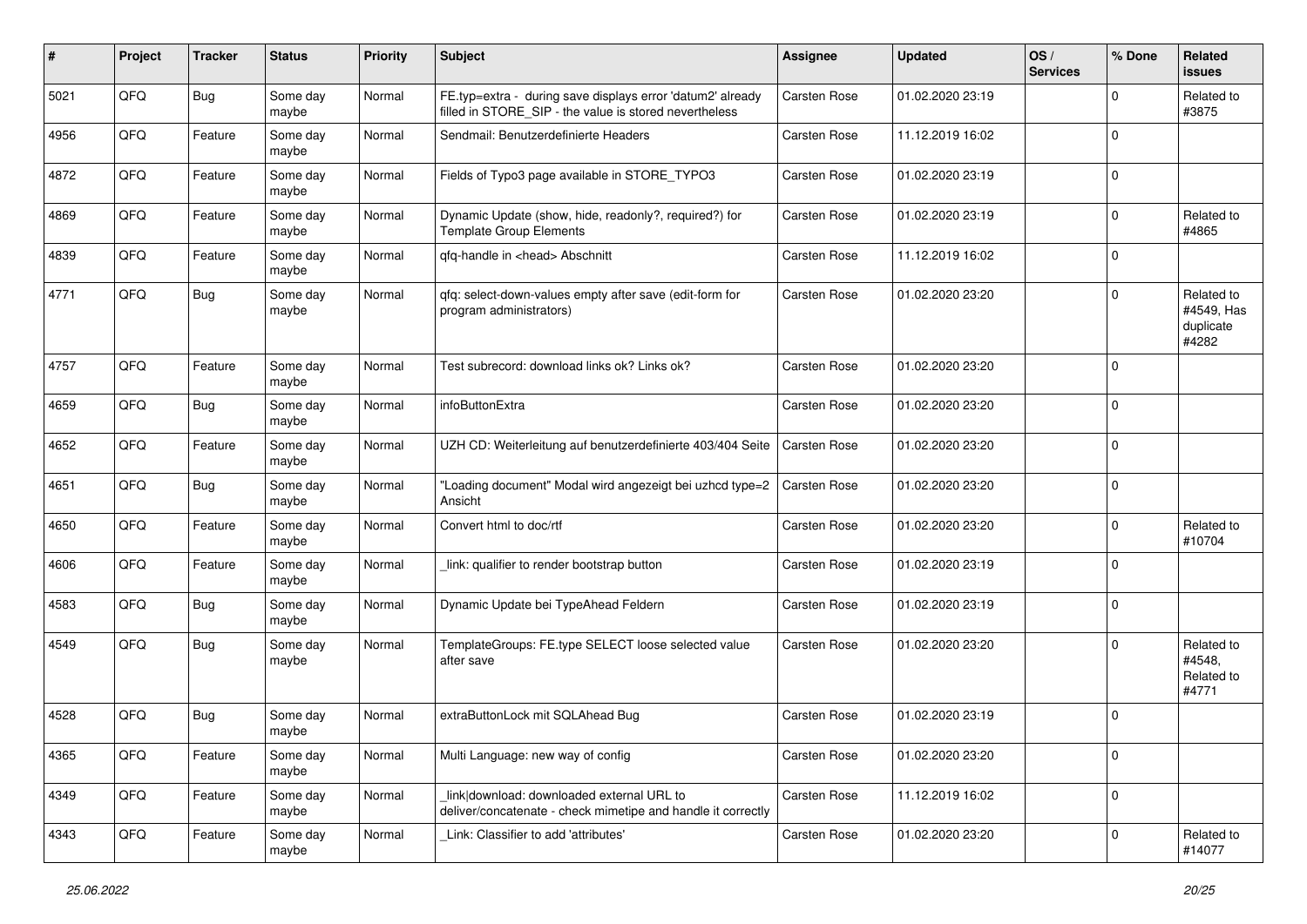| #    | Project | <b>Tracker</b> | <b>Status</b>     | <b>Priority</b> | <b>Subject</b>                                                                                                          | <b>Assignee</b>     | <b>Updated</b>   | OS/<br><b>Services</b> | % Done      | Related<br><b>issues</b>                    |
|------|---------|----------------|-------------------|-----------------|-------------------------------------------------------------------------------------------------------------------------|---------------------|------------------|------------------------|-------------|---------------------------------------------|
| 4330 | QFQ     | Feature        | Some day<br>maybe | Normal          | Error Message: report missing {{ / }} in sqlUpdate, sqlInsert,<br>sqlDelete, sqlAfter, sqlBefore in FE action elements. | <b>Carsten Rose</b> | 01.02.2020 23:20 |                        | $\Omega$    |                                             |
| 4328 | QFQ     | Bug            | Some day<br>maybe | Normal          | Error Message: Show FE name/number on problems in FE                                                                    | Carsten Rose        | 01.02.2020 23:20 |                        | $\Omega$    |                                             |
| 4293 | QFQ     | Bug            | Some day<br>maybe | Normal          | Download broken if token 'd:' is missing - but no error<br>message                                                      | Carsten Rose        | 11.12.2019 16:03 |                        | $\mathbf 0$ | Related to<br>#7514                         |
| 4279 | QFQ     | <b>Bug</b>     | Some day<br>maybe | High            | config.linkVars lost                                                                                                    | Carsten Rose        | 03.05.2021 21:14 |                        | $\Omega$    |                                             |
| 4259 | QFQ     | Feature        | Some day<br>maybe | Normal          | Instant trigger a cron job                                                                                              | Carsten Rose        | 11.12.2019 16:03 |                        | $\Omega$    |                                             |
| 4258 | QFQ     | Feature        | Some day<br>maybe | High            | <b>System Defaults: Forms</b>                                                                                           | Carsten Rose        | 03.05.2021 21:14 |                        | $\mathbf 0$ |                                             |
| 4197 | QFQ     | Feature        | Some day<br>maybe | Normal          | Unit Test fuer JSON Stream von QuickFormQuery.php ><br>doForm()                                                         | Carsten Rose        | 11.12.2019 16:03 |                        | $\Omega$    |                                             |
| 4092 | QFQ     | <b>Bug</b>     | Some day<br>maybe | Normal          | 1) Logging verbessern wann welches FE warum<br>ausgefuehrt wird, 2) Documentation: Best Practice Template<br>Group      | Carsten Rose        | 01.02.2020 23:19 |                        | $\Omega$    | Related to<br>#3504                         |
| 4026 | QFQ     | Feature        | Some day<br>maybe | Normal          | sglLog.sgl: log number of FE.id                                                                                         | Carsten Rose        | 11.12.2019 16:03 |                        | $\mathbf 0$ | Related to<br>#5458                         |
| 4018 | QFQ     | Feature        | Some day<br>maybe | Normal          | typeahead: solve problem with potential long query<br>parameter                                                         | Carsten Rose        | 11.12.2019 16:03 |                        | $\Omega$    |                                             |
| 4008 | QFQ     | <b>Bug</b>     | Some day<br>maybe | Normal          | FormElemen.type=sendmail: wrong 'TO' if 'real<br>name <rea@mail.to>' is used</rea@mail.to>                              | Carsten Rose        | 11.12.2019 16:03 |                        | $\mathbf 0$ |                                             |
| 3991 | QFQ     | Feature        | Some day<br>maybe | Normal          | report: Columnname ' skipWrap' skips 'fbeg', 'fend'                                                                     | Carsten Rose        | 11.12.2019 16:03 |                        | $\Omega$    |                                             |
| 3990 | QFQ     | Feature        | Some day<br>maybe | High            | custom class definition: add space automatically                                                                        | <b>Carsten Rose</b> | 03.05.2021 21:14 |                        | $\Omega$    |                                             |
| 3967 | QFQ     | Feature        | Some day<br>maybe | High            | Report: Checkbox, Radio, Dropdown, Input welches ohne<br>Submit funktioniert - 'Inline-Form'                            | <b>Carsten Rose</b> | 03.05.2021 21:14 |                        | $\mathbf 0$ |                                             |
| 3947 | QFQ     | Feature        | Some day<br>maybe | Normal          | Attack detectect: logout current user                                                                                   | Carsten Rose        | 11.12.2019 16:03 |                        | $\mathbf 0$ | Related to<br>#5458.<br>Related to<br>#6299 |
| 3942 | QFQ     | Feature        | Some day<br>maybe | Normal          | Action Elemente: neu generierte IDs via FE weitergeben                                                                  | Carsten Rose        | 11.12.2019 16:03 |                        | $\Omega$    | Related to<br>#3941                         |
| 3941 | QFQ     | Feature        | Some day<br>maybe | Normal          | sqlAfter: es sollten mehrere moeglich sein                                                                              | Carsten Rose        | 11.12.2019 16:03 |                        | $\mathbf 0$ | Related to<br>#3942                         |
| 3905 | QFQ     | Feature        | Some day<br>maybe | Normal          | Documentation: Best Practice anhand eines Online<br>Bewerbungstools                                                     | <b>Carsten Rose</b> | 11.12.2019 16:03 |                        | $\mathbf 0$ |                                             |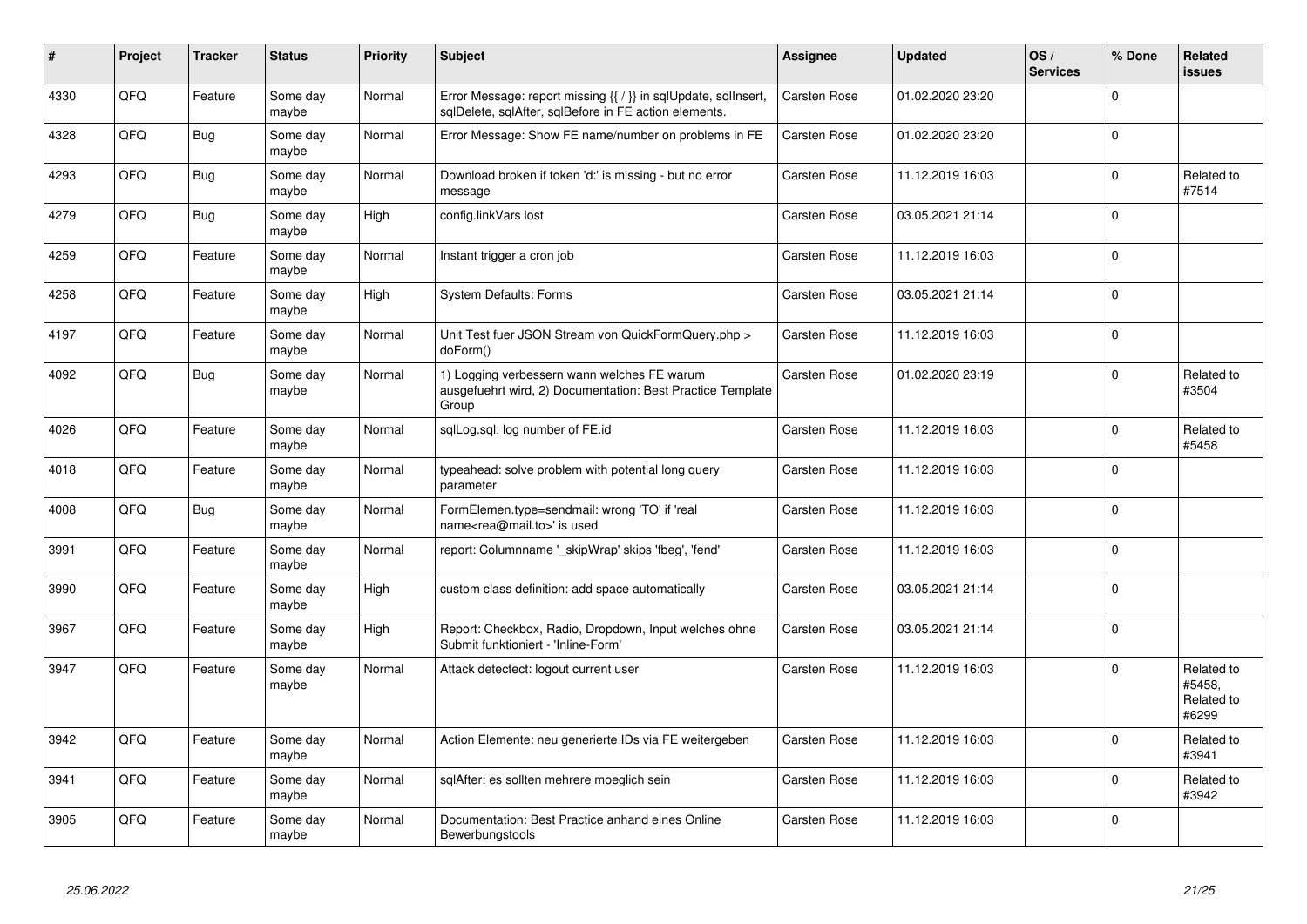| #    | Project | <b>Tracker</b> | <b>Status</b>     | <b>Priority</b> | <b>Subject</b>                                                                                                                               | Assignee     | <b>Updated</b>   | OS/<br><b>Services</b> | % Done      | Related<br>issues    |
|------|---------|----------------|-------------------|-----------------|----------------------------------------------------------------------------------------------------------------------------------------------|--------------|------------------|------------------------|-------------|----------------------|
| 3900 | QFQ     | Feature        | Some day<br>maybe | Normal          | Extend documentation of 'Copy / Paste'                                                                                                       | Carsten Rose | 11.12.2019 16:03 |                        | $\Omega$    | Related to<br>#3899  |
| 3895 | QFQ     | Bug            | Some day<br>maybe | Normal          | typeahead pedantic: on lehrkredit Idap webpass - if only one   Carsten Rose<br>person is in dropdown, such person can't be selected          |              | 11.12.2019 16:03 |                        | $\mathbf 0$ |                      |
| 3882 | QFQ     | <b>Bug</b>     | Some day<br>maybe | Normal          | templateGroup: disable 'add' if limit is reached - funktioniert<br>nicht wenn bereits records existierten                                    | Carsten Rose | 11.12.2019 16:03 |                        | $\mathbf 0$ |                      |
| 3877 | QFQ     | Feature        | Some day<br>maybe | Normal          | FormEditor: die Felder die aktuell nicht gebraucht werden<br>nur auf readonly/disabled setzen (nicht ausblenden > das<br>irritiert.          | Carsten Rose | 11.12.2019 16:03 |                        | $\mathbf 0$ |                      |
| 3848 | QFQ     | Feature        | Some day<br>maybe | High            | Antivirus check fuer Upload files in gfg?                                                                                                    | Carsten Rose | 03.05.2021 21:14 |                        | $\mathbf 0$ | Related to<br>#4131  |
| 3811 | QFQ     | <b>Bug</b>     | Some day<br>maybe | Normal          | Dynamic Update: extraButtonInfo - Text aktualisieren                                                                                         | Carsten Rose | 11.12.2019 16:03 |                        | $\mathbf 0$ | Related to<br>#11517 |
| 3750 | QFQ     | <b>Bug</b>     | Some day<br>maybe | Normal          | FE in a row: if one violates check, all are red                                                                                              | Carsten Rose | 11.12.2019 16:03 |                        | $\mathbf 0$ |                      |
| 3708 | QFQ     | Feature        | Some day<br>maybe | Normal          | Form: input - 'specialchars', 'none'  gewisse tags<br>erlauben, andere verbieten                                                             | Carsten Rose | 11.12.2019 16:02 |                        | $\mathbf 0$ | Related to<br>#14320 |
| 3682 | QFQ     | Bug            | Some day<br>maybe | Normal          | Dynamic update: Radio buttons                                                                                                                | Carsten Rose | 11.12.2019 16:02 |                        | $\mathbf 0$ |                      |
| 3677 | QFQ     | Feature        | Some day<br>maybe | Normal          | wkhtmltopdf: FE User access prohibited, if client IP changes<br>\$TYPO3_CONF_VARS[FE][lockIP]                                                | Carsten Rose | 11.12.2019 16:02 |                        | $\mathbf 0$ |                      |
| 3666 | QFQ     | Feature        | Some day<br>maybe | Normal          | a) Performance Messung: mysql_real_escape_string() im<br>Vergleich zu str_replace(), b) doppeltes Aufrufen von<br>mysql_real_escape_string() | Carsten Rose | 11.12.2019 16:02 |                        | $\mathbf 0$ |                      |
| 3588 | QFQ     | Bug            | Some day<br>maybe | Normal          | templateGroup: versteckte Elemente werden weiterhin<br>gespeichert.                                                                          | Carsten Rose | 11.12.2019 16:02 |                        | $\mathbf 0$ |                      |
| 3570 | QFQ     | Bug            | Some day<br>maybe | High            | Formular mit prmitnew permitEdit=Always wird nicht<br>aufgerufen (ist leer)                                                                  | Carsten Rose | 03.05.2021 21:14 |                        | $\mathbf 0$ |                      |
| 3537 | QFQ     | Feature        | Some day<br>maybe | Low             | SHOW COLUMNS FROM tableName - Extend '{{!'<br>definition                                                                                     | Carsten Rose | 11.12.2019 16:02 |                        | $\mathbf 0$ |                      |
| 3458 | QFQ     | Feature        | Some day<br>maybe | Normal          | Display 'Edit Form Element'-Checkbox on form: should<br>depend on FE Group                                                                   | Carsten Rose | 11.12.2019 16:02 |                        | $\mathbf 0$ | Related to<br>#3447  |
| 3457 | QFQ     | Feature        | Some day<br>maybe | Normal          | LDAP: concat multi values to one single entry                                                                                                | Carsten Rose | 11.12.2019 16:02 |                        | $\mathbf 0$ |                      |
| 3402 | QFQ     | Feature        | Some day<br>maybe | Normal          | Syntax Highlighting via CodeMirror                                                                                                           | Carsten Rose | 11.12.2019 16:02 |                        | 100         | Related to<br>#3207  |
| 3385 | QFQ     | Feature        | Some day<br>maybe | Normal          | templateGroup: insert/update/delete non primary records                                                                                      | Carsten Rose | 11.12.2019 16:02 |                        | $\mathbf 0$ |                      |
| 3350 | QFQ     | Feature        | Some day<br>maybe | Normal          | FormEditor: Hilfetext hinter 'checktype'                                                                                                     | Carsten Rose | 11.12.2019 16:02 |                        | $\mathbf 0$ |                      |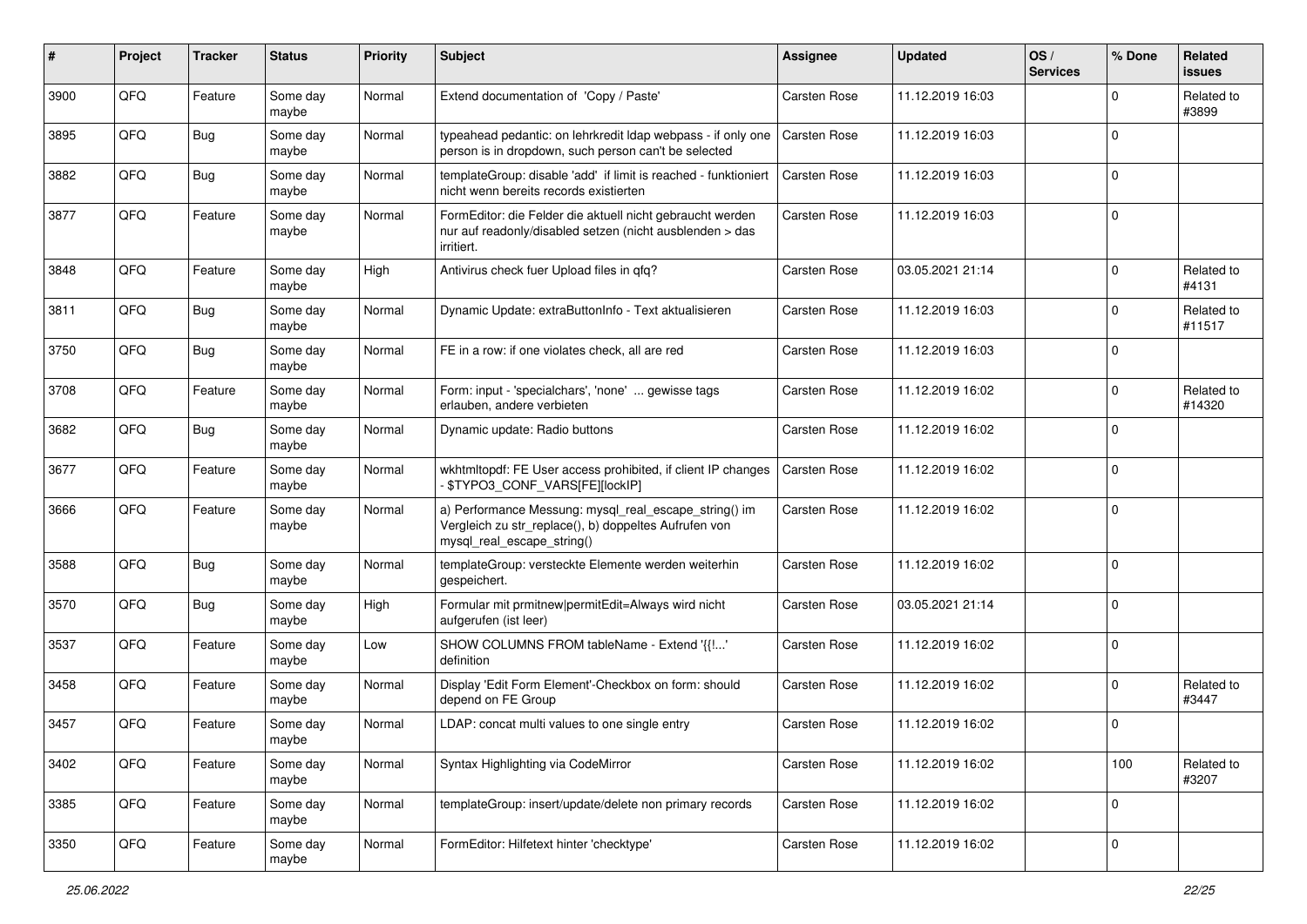| #    | Project | <b>Tracker</b> | <b>Status</b>     | <b>Priority</b> | <b>Subject</b>                                                                                                                | <b>Assignee</b>     | <b>Updated</b>   | OS/<br><b>Services</b> | % Done      | Related<br><b>issues</b>                    |
|------|---------|----------------|-------------------|-----------------|-------------------------------------------------------------------------------------------------------------------------------|---------------------|------------------|------------------------|-------------|---------------------------------------------|
| 3349 | QFQ     | Bug            | Some day<br>maybe | Normal          | config.qfq.ini: a) vertraegt keine '=' im Value (z.B. Passwort),<br>b) Values sollten in ticks einschliessbar sein (spaces, ) | Carsten Rose        | 11.12.2019 16:02 |                        | $\mathbf 0$ |                                             |
| 3332 | QFQ     | Feature        | Some day<br>maybe | Normal          | Uploads: Thumbnails, Details zum hochgeladenen File                                                                           | <b>Carsten Rose</b> | 11.12.2019 16:02 |                        | $\mathbf 0$ | Related to<br>#3264,<br>Related to<br>#5333 |
| 3331 | QFQ     | Feature        | Some day<br>maybe | Normal          | Default Tooltip fuer _page? Links: mit Form und Record ID                                                                     | <b>Carsten Rose</b> | 11.12.2019 16:02 |                        | $\Omega$    |                                             |
| 3291 | QFQ     | Feature        | Some day<br>maybe | Normal          | AutoCron websiteToken                                                                                                         | Carsten Rose        | 11.12.2019 16:02 |                        | $\mathbf 0$ | Related to<br>#4250                         |
| 3285 | QFQ     | Feature        | Some day<br>maybe | Normal          | Zeichenlimit pro Feld: textarea / editor                                                                                      | Carsten Rose        | 11.12.2019 16:02 |                        | $\mathbf 0$ |                                             |
| 3273 | QFQ     | Feature        | Some day<br>maybe | Low             | Dirty Flag in Form                                                                                                            | <b>Carsten Rose</b> | 11.12.2019 16:02 |                        | $\Omega$    |                                             |
| 3267 | QFQ     | Feature        | Some day<br>maybe | Normal          | 2 Forms auf einer Seite: real + Read only                                                                                     | Carsten Rose        | 11.12.2019 16:03 |                        | $\pmb{0}$   |                                             |
| 3216 | QFQ     | Feature        | Some day<br>maybe | Normal          | dynamic update für checkbox label2                                                                                            | <b>Carsten Rose</b> | 11.12.2019 16:03 |                        | $\mathbf 0$ | Related to<br>#2081                         |
| 3130 | QFQ     | <b>Bug</b>     | Some day<br>maybe | Normal          | Debug Info's nicht korrekt nach 'New > Save'.                                                                                 | <b>Carsten Rose</b> | 11.12.2019 16:03 |                        | $\Omega$    | Related to<br>#3253                         |
| 3109 | QFQ     | Bug            | Some day<br>maybe | High            | RealUrl: Links werden nicht korrekt gerendert                                                                                 | Carsten Rose        | 03.05.2021 21:14 |                        | $\mathbf 0$ |                                             |
| 3061 | QFQ     | Bug            | Some day<br>maybe | High            | winstitute: mysql connection durcheinander - nmhp17<br>(ag7)/QFQ arbeitet mit DB/Tabellen von biostat.                        | Carsten Rose        | 03.05.2021 21:14 |                        | $\Omega$    |                                             |
| 2995 | QFQ     | Feature        | Some day<br>maybe | Normal          | Dropdown JQuery Plugin: 'chosen' - Moeglichkeit um Select<br>Listen mehr Funktion zu geben. Kein Bootstrap noetig.            | <b>Carsten Rose</b> | 11.12.2019 16:03 |                        | $\mathbf 0$ |                                             |
| 2643 | QFQ     | Bug            | Some day<br>maybe | Normal          | Zend / PHP Webinars anschauen                                                                                                 | Carsten Rose        | 01.02.2020 15:56 |                        | $\Omega$    |                                             |
| 2084 | QFQ     | Feature        | Some day<br>maybe | Normal          | Mailto mit encryption: Subrecord                                                                                              | Carsten Rose        | 11.12.2019 16:03 |                        | $\Omega$    | Related to<br>#2082                         |
| 1946 | QFQ     | Feature        | Some day<br>maybe | Normal          | Kontrolle ob der ReadOnly Modus bei den<br>Formularelementen korrekt implementiert ist                                        | <b>Carsten Rose</b> | 11.12.2019 16:03 |                        | $\Omega$    |                                             |
| 1635 | QFQ     | Feature        | Some day<br>maybe | Normal          | QFQ Extension content record: weitere Optionen<br>einblenden.                                                                 | Carsten Rose        | 11.12.2019 16:03 |                        | $\Omega$    |                                             |
| 9130 | QFQ     | Feature        | Some day<br>maybe | Normal          | tablesorter: Automatic Row numbering / Zeilenummer                                                                            | Benjamin Baer       | 01.02.2020 23:22 |                        | $\mathbf 0$ |                                             |
| 8522 | QFQ     | Feature        | Some day<br>maybe | Normal          | build QFQ - npm warnings                                                                                                      | Benjamin Baer       | 01.02.2020 23:19 |                        | 50          |                                             |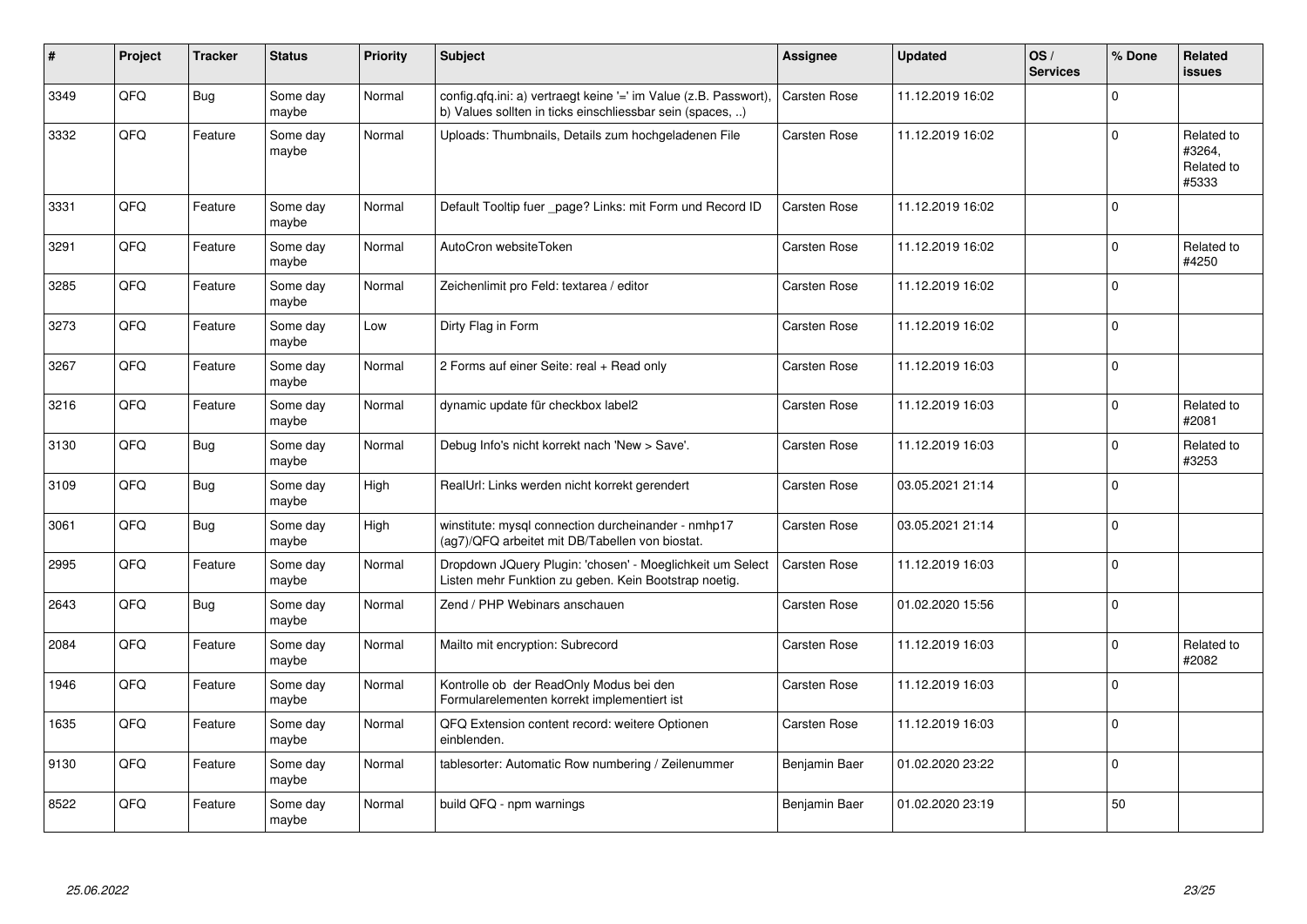| #     | Project | <b>Tracker</b> | <b>Status</b>     | <b>Priority</b> | <b>Subject</b>                                                                                                                                           | <b>Assignee</b> | <b>Updated</b>   | OS/<br><b>Services</b> | % Done      | Related<br><b>issues</b>                                               |
|-------|---------|----------------|-------------------|-----------------|----------------------------------------------------------------------------------------------------------------------------------------------------------|-----------------|------------------|------------------------|-------------|------------------------------------------------------------------------|
| 7732  | QFQ     | Feature        | Some day<br>maybe | Normal          | Javascript: Lazy Loading der add on libs                                                                                                                 | Benjamin Baer   | 08.06.2022 10:38 |                        | $\Omega$    | Related to<br>#12611,<br>Related to<br>#12490,<br>Related to<br>#10013 |
| 6972  | QFQ     | Feature        | Some day<br>maybe | Normal          | Fabric Clipboard / cross browser tab                                                                                                                     | Benjamin Baer   | 01.02.2020 23:21 |                        | $\Omega$    |                                                                        |
| 6970  | QFQ     | Feature        | Some day<br>maybe | Normal          | tablesorter: default fuer 'sortReset' aendern von 'Ctrl' zu 'Alt'                                                                                        | Benjamin Baer   | 01.02.2020 23:21 |                        | $\mathbf 0$ |                                                                        |
| 5389  | QFQ     | Feature        | Some day<br>maybe | Normal          | QFQ Design: Multline label / note                                                                                                                        | Benjamin Baer   | 01.02.2020 23:19 |                        | $\mathbf 0$ |                                                                        |
| 5024  | QFQ     | Feature        | Some day<br>maybe | Normal          | Fabric: Generate PDF with edits                                                                                                                          | Benjamin Baer   | 01.02.2020 23:20 |                        | $\mathbf 0$ | Related to<br>#10704                                                   |
| 4454  | QFQ     | Bug            | Some day<br>maybe | Normal          | Required Elements: multiple elements in a row - whole row<br>marked if only one input is empty.                                                          | Benjamin Baer   | 01.02.2020 23:20 |                        | $\mathbf 0$ |                                                                        |
| 4420  | QFQ     | Feature        | Some day<br>maybe | Normal          | Client: Local Storage - store the changes of a form, local in<br>the browser.                                                                            | Benjamin Baer   | 11.12.2019 16:02 |                        | $\mathbf 0$ |                                                                        |
| 4398  | QFQ     | <b>Bug</b>     | Some day<br>maybe | Normal          | Typeahead: mouse click in a prefilled input opens a single<br>item dropdown with the current value - click on it seems to<br>set the value, not the key. | Benjamin Baer   | 01.02.2020 23:20 |                        | $\mathbf 0$ | Related to<br>#4457                                                    |
| 3692  | QFQ     | Feature        | Some day<br>maybe | Normal          | QFQ Webseite                                                                                                                                             | Benjamin Baer   | 11.12.2019 16:02 |                        | $\mathbf 0$ | Related to<br>#5033                                                    |
| 3415  | QFQ     | Feature        | Some day<br>maybe | Normal          | FE Login Box Templatefile                                                                                                                                | Benjamin Baer   | 11.12.2019 16:02 |                        | $\mathbf 0$ |                                                                        |
| 2063  | QFQ     | Bug            | Some day<br>maybe | Normal          | Pills auf 'inaktiv' setzen falls keine Element auf dem Pill<br>sichtbar sind.                                                                            | Benjamin Baer   | 11.12.2019 16:03 |                        | $\mathbf 0$ | Related to<br>#3752                                                    |
| 10738 | QFQ     | Feature        | Some day<br>maybe | Normal          | CORS headers for external API requests                                                                                                                   |                 | 10.06.2020 14:00 |                        | $\Omega$    |                                                                        |
| 9126  | QFQ     | Bug            | Some day<br>maybe | Normal          | hidden Form elements are present in page source                                                                                                          |                 | 02.01.2021 18:41 |                        | $\mathbf 0$ |                                                                        |
| 9024  | QFQ     | Bug            | Some day<br>maybe | Normal          | QFQ Einarbeitung                                                                                                                                         |                 | 01.02.2020 15:56 |                        | $\mathbf 0$ |                                                                        |
| 9020  | QFQ     | <b>Bug</b>     | Some day<br>maybe | Normal          | radio mit buttonClass und dynamicUpdate lassen sich nicht<br>kombinieren                                                                                 |                 | 11.12.2019 16:01 |                        | $\mathbf 0$ |                                                                        |
| 8056  | QFQ     | Feature        | Some day<br>maybe | Normal          | Termin Organisation (Reservation)                                                                                                                        |                 | 01.02.2020 23:19 |                        | $\pmb{0}$   | Related to<br>#8658                                                    |
| 7921  | QFQ     | Feature        | Some day<br>maybe | Normal          | Rest API Export: URL kuerzer machen                                                                                                                      |                 | 01.02.2020 23:19 |                        | $\mathbf 0$ |                                                                        |
| 7402  | QFQ     | <b>Bug</b>     | Some day<br>maybe | Normal          | thumbnail cache: outdated picture when permission denied<br>and permission resolved.                                                                     |                 | 01.02.2020 23:20 |                        | $\mathbf 0$ |                                                                        |